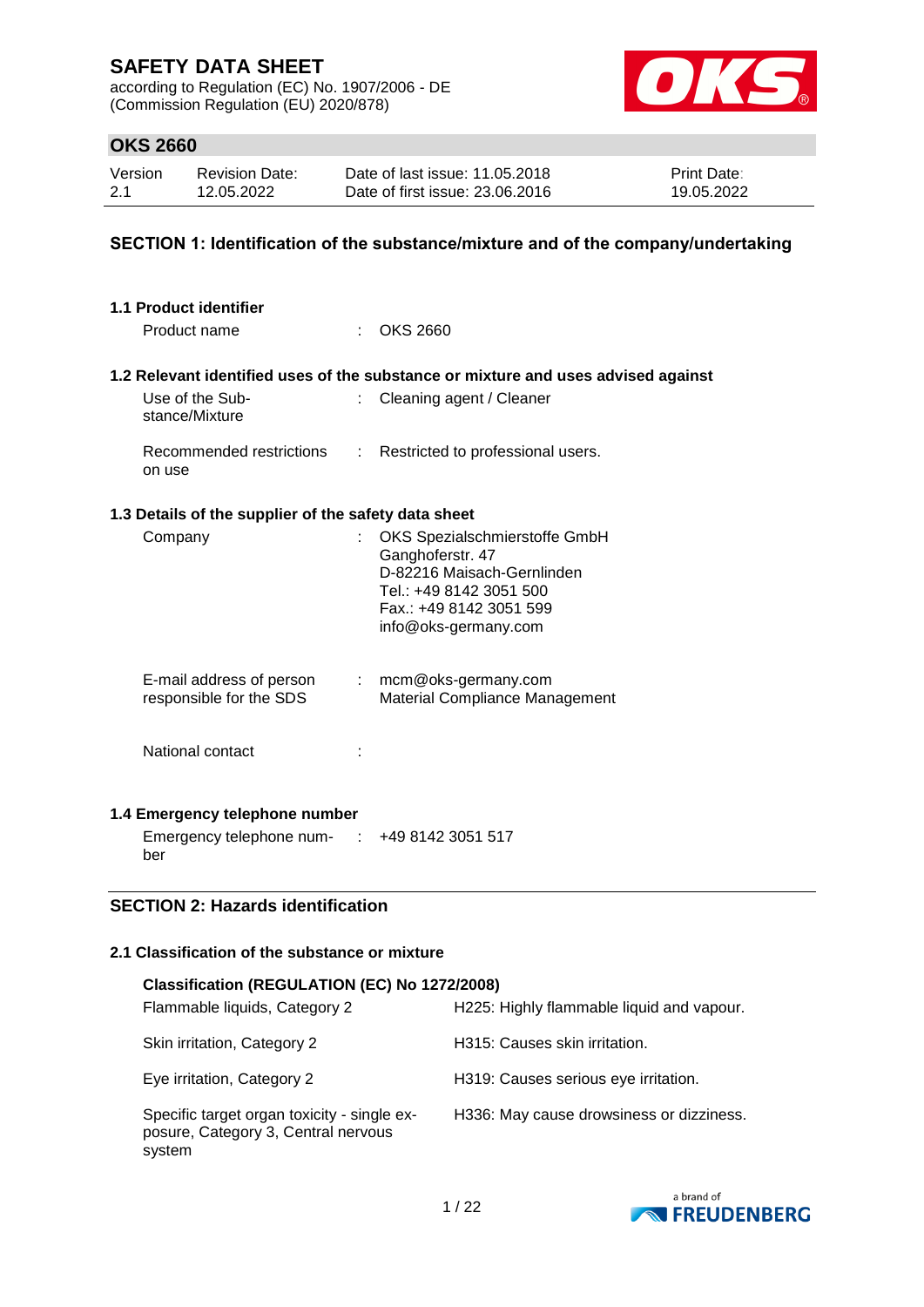according to Regulation (EC) No. 1907/2006 - DE (Commission Regulation (EU) 2020/878)



# **OKS 2660**

|                    | <b>OKS 2660</b>                          |   |                          |                                                                   |                                                                                             |  |  |  |
|--------------------|------------------------------------------|---|--------------------------|-------------------------------------------------------------------|---------------------------------------------------------------------------------------------|--|--|--|
| Version<br>2.1     | <b>Revision Date:</b><br>12.05.2022      |   |                          | Date of last issue: 11.05.2018<br>Date of first issue: 23.06.2016 | Print Date:<br>19.05.2022                                                                   |  |  |  |
|                    | Aspiration hazard, Category 1            |   |                          | H304: May be fatal if swallowed and enters air-<br>ways.          |                                                                                             |  |  |  |
| egory 2            | Long-term (chronic) aquatic hazard, Cat- |   |                          |                                                                   | H411: Toxic to aquatic life with long lasting effects.                                      |  |  |  |
| 2.2 Label elements |                                          |   |                          |                                                                   |                                                                                             |  |  |  |
|                    | Labelling (REGULATION (EC) No 1272/2008) |   |                          |                                                                   |                                                                                             |  |  |  |
|                    | Hazard pictograms                        |   |                          |                                                                   |                                                                                             |  |  |  |
|                    | Signal word                              | t | Danger                   |                                                                   |                                                                                             |  |  |  |
|                    | <b>Hazard statements</b>                 | ÷ | H <sub>225</sub><br>H304 | ways.                                                             | Highly flammable liquid and vapour.<br>May be fatal if swallowed and enters air-            |  |  |  |
|                    |                                          |   | H315                     | Causes skin irritation.                                           |                                                                                             |  |  |  |
|                    |                                          |   | H319                     | Causes serious eye irritation.                                    |                                                                                             |  |  |  |
|                    |                                          |   | H336                     |                                                                   | May cause drowsiness or dizziness.                                                          |  |  |  |
|                    |                                          |   | H411                     |                                                                   | Toxic to aquatic life with long lasting effects.                                            |  |  |  |
|                    | Precautionary statements                 |   | <b>Prevention:</b>       |                                                                   |                                                                                             |  |  |  |
|                    |                                          |   | P210                     | smoking.                                                          | Keep away from heat, hot surfaces, sparks,<br>open flames and other ignition sources. No    |  |  |  |
|                    |                                          |   | P273                     |                                                                   | Avoid release to the environment.                                                           |  |  |  |
|                    |                                          |   | <b>Response:</b>         |                                                                   |                                                                                             |  |  |  |
|                    |                                          |   | $P301 + P310$            | POISON CENTER/ doctor.                                            | IF SWALLOWED: Immediately call a                                                            |  |  |  |
|                    |                                          |   | P331<br>P370 + P378      | Do NOT induce vomiting.                                           | In case of fire: Use alcohol-resistant foam,<br>carbon dioxide or water mist to extinguish. |  |  |  |
|                    |                                          |   | P391                     | Collect spillage.                                                 |                                                                                             |  |  |  |
|                    |                                          |   | Storage:                 |                                                                   |                                                                                             |  |  |  |
|                    |                                          |   | P403 + P235              |                                                                   | Store in a well-ventilated place. Keep cool.                                                |  |  |  |

## **Hazardous components which must be listed on the label:**

Hydrocarbons, C7-C9, n-alkanes, isoalkanes, cyclics

Hydrocarbons, C6-C7, n-alkanes, isoalkanes, cyclics, <5% n-hexane

acetone

Hydrocarbons, C6, isoalkanes, <5% n-hexane

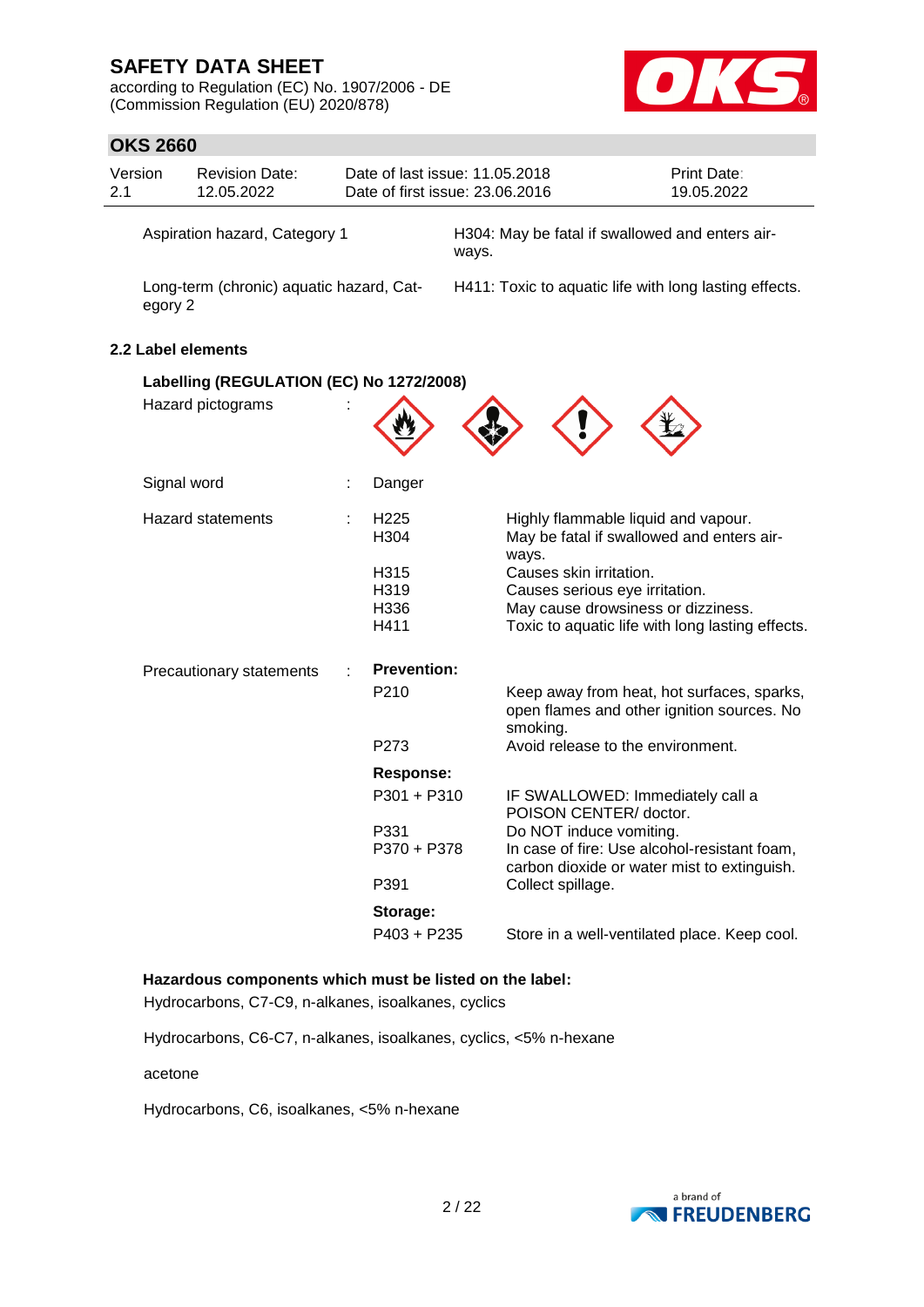according to Regulation (EC) No. 1907/2006 - DE (Commission Regulation (EU) 2020/878)



## **OKS 2660**

| Version | Revision Date: | Date of last issue: 11.05.2018  | <b>Print Date:</b> |
|---------|----------------|---------------------------------|--------------------|
| 2.1     | 12.05.2022     | Date of first issue: 23,06,2016 | 19.05.2022         |

#### **2.3 Other hazards**

This substance/mixture contains no components considered to be either persistent, bioaccumulative and toxic (PBT), or very persistent and very bioaccumulative (vPvB) at levels of 0.1% or higher.

Ecological information: The substance/mixture does not contain components considered to have endocrine disrupting properties according to REACH Article 57(f) or Commission Delegated regulation (EU) 2017/2100 or Commission Regulation (EU) 2018/605 at levels of 0.1% or higher.

Toxicological information: The substance/mixture does not contain components considered to have endocrine disrupting properties according to REACH Article 57(f) or Commission Delegated regulation (EU) 2017/2100 or Commission Regulation (EU) 2018/605 at levels of 0.1% or higher.

### **SECTION 3: Composition/information on ingredients**

#### **3.2 Mixtures**

Chemical nature : Solvent mixture

| <b>Components</b>      |                     |                                    |                          |                 |
|------------------------|---------------------|------------------------------------|--------------------------|-----------------|
| Chemical name          | CAS-No.             | Classification                     | specific concen-         | Concentration   |
|                        | EC-No.              |                                    | tration limit            | (% w/w)         |
|                        | Index-No.           |                                    | M-Factor<br><b>Notes</b> |                 |
|                        | Registration number |                                    | Acute toxicity           |                 |
|                        |                     |                                    | estimate                 |                 |
| Hydrocarbons, C7-C9,   |                     | Flam. Liq.2; H225                  |                          | $>= 30 - 50$    |
| n-alkanes, isoalkanes, | 920-750-0           | STOT SE3; H336                     |                          |                 |
| cyclics                |                     | Asp. Tox.1; H304                   |                          |                 |
|                        | 01-2119473851-33-   | Aquatic Chronic2;<br>H411;         |                          |                 |
|                        | <b>XXXX</b>         | <b>EUH066</b>                      |                          |                 |
|                        |                     |                                    |                          |                 |
|                        |                     |                                    |                          |                 |
| Hydrocarbons, C6-C7,   |                     | Flam. Liq.2; H225                  |                          | $>= 25 - < 30$  |
| n-alkanes, isoalkanes, | 921-024-6           | <b>Skin Irrit.2; H315</b>          |                          |                 |
| cyclics, <5% n-hexane  |                     | STOT SE3; H336<br>Asp. Tox.1; H304 |                          |                 |
|                        | 01-2119475514-35-   | Aquatic Chronic2;                  |                          |                 |
|                        | <b>XXXX</b>         | H411                               |                          |                 |
|                        |                     |                                    |                          |                 |
| acetone                | 67-64-1             | Flam. Liq.2; H225                  |                          | $>= 20 - < 30$  |
|                        | 200-662-2           | Eye Irrit.2; H319                  |                          |                 |
|                        | 606-001-00-8        | STOT SE3; H336;<br><b>EUH066</b>   |                          |                 |
|                        | 01-2119471330-49-   |                                    |                          |                 |
|                        | <b>XXXX</b>         |                                    |                          |                 |
|                        |                     |                                    |                          |                 |
| Hydrocarbons, C6,      |                     | Flam. Liq.2; H225                  |                          | $>= 2.5 - < 10$ |

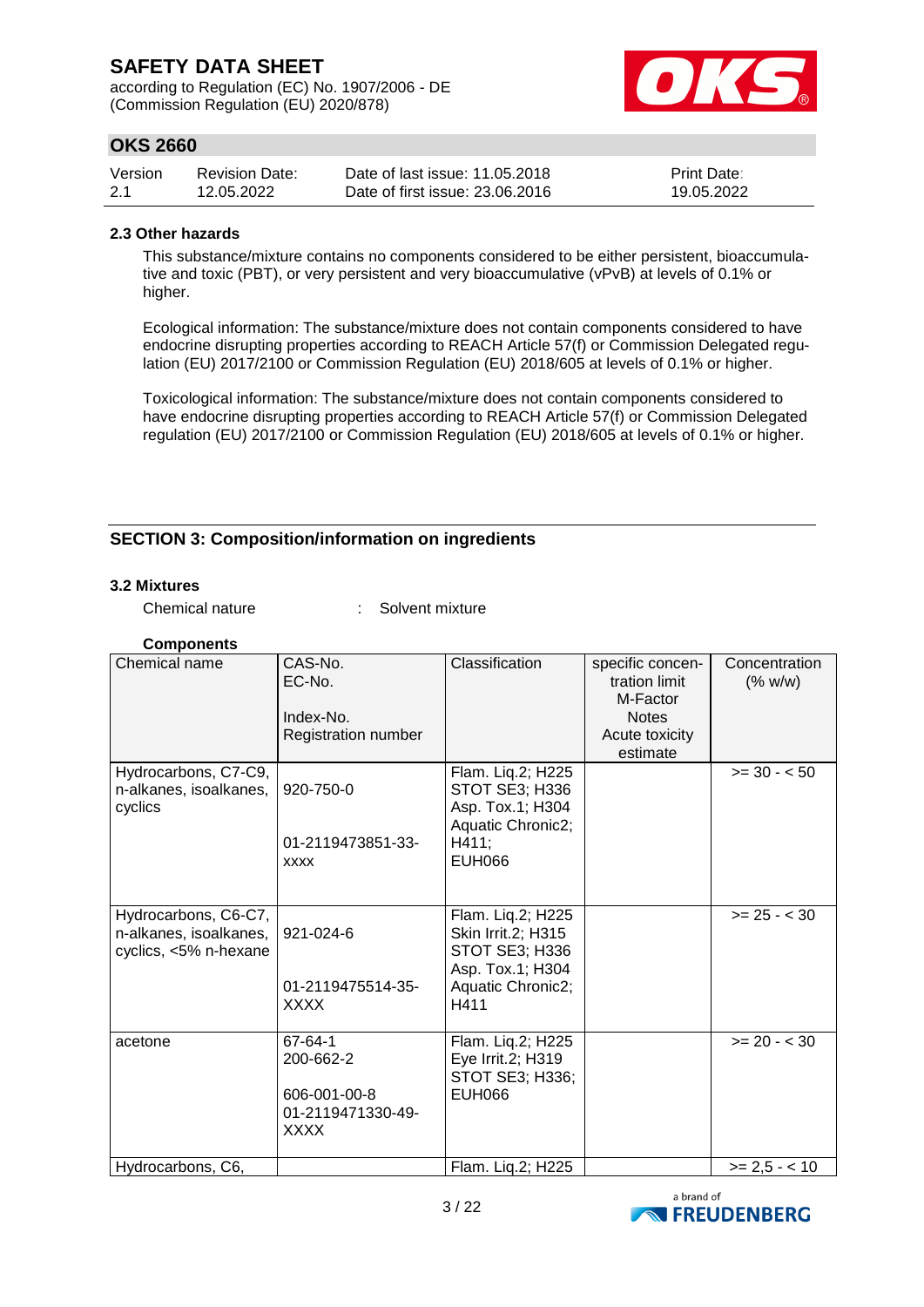according to Regulation (EC) No. 1907/2006 - DE (Commission Regulation (EU) 2020/878)



## **OKS 2660**

| Version<br>2.1               | <b>Revision Date:</b><br>12.05.2022 |                          |                   | Date of last issue: 11.05.2018<br>Date of first issue: 23.06.2016                     | Print Date:<br>19.05.2022 |
|------------------------------|-------------------------------------|--------------------------|-------------------|---------------------------------------------------------------------------------------|---------------------------|
| isoalkanes, <5% n-<br>hexane |                                     | 931-254-9<br><b>XXXX</b> | 01-2119484651-34- | Skin Irrit.2; H315<br>STOT SE3; H336<br>Asp. Tox.1; H304<br>Aquatic Chronic2;<br>H411 |                           |

For explanation of abbreviations see section 16.

### **SECTION 4: First aid measures**

#### **4.1 Description of first aid measures**

| If inhaled              | Call a physician or poison control centre immediately.<br>Remove person to fresh air. If signs/symptoms continue, get<br>medical attention.<br>Keep patient warm and at rest.<br>If unconscious, place in recovery position and seek medical<br>advice.<br>Keep respiratory tract clear.<br>If breathing is irregular or stopped, administer artificial respira-<br>tion.                          |
|-------------------------|----------------------------------------------------------------------------------------------------------------------------------------------------------------------------------------------------------------------------------------------------------------------------------------------------------------------------------------------------------------------------------------------------|
| In case of skin contact | Take off all contaminated clothing immediately.<br>Wash off immediately with soap and plenty of water.<br>Get medical attention immediately if irritation develops and<br>persists.<br>Wash clothing before reuse.<br>Thoroughly clean shoes before reuse.                                                                                                                                         |
| In case of eye contact  | Rinse immediately with plenty of water, also under the eyelids,<br>for at least 10 minutes.<br>Seek medical advice.                                                                                                                                                                                                                                                                                |
| If swallowed            | Move the victim to fresh air.<br>If accidentally swallowed obtain immediate medical attention.<br>If unconscious, place in recovery position and seek medical<br>advice.<br>Keep respiratory tract clear.<br>Do NOT induce vomiting.<br>Rinse mouth with water.<br>Never give anything by mouth to an unconscious person.<br>Aspiration hazard if swallowed - can enter lungs and cause<br>damage. |

#### **4.2 Most important symptoms and effects, both acute and delayed**

Symptoms : Inhalation may provoke the following symptoms: Unconsciousness **Dizziness** Drowsiness Headache

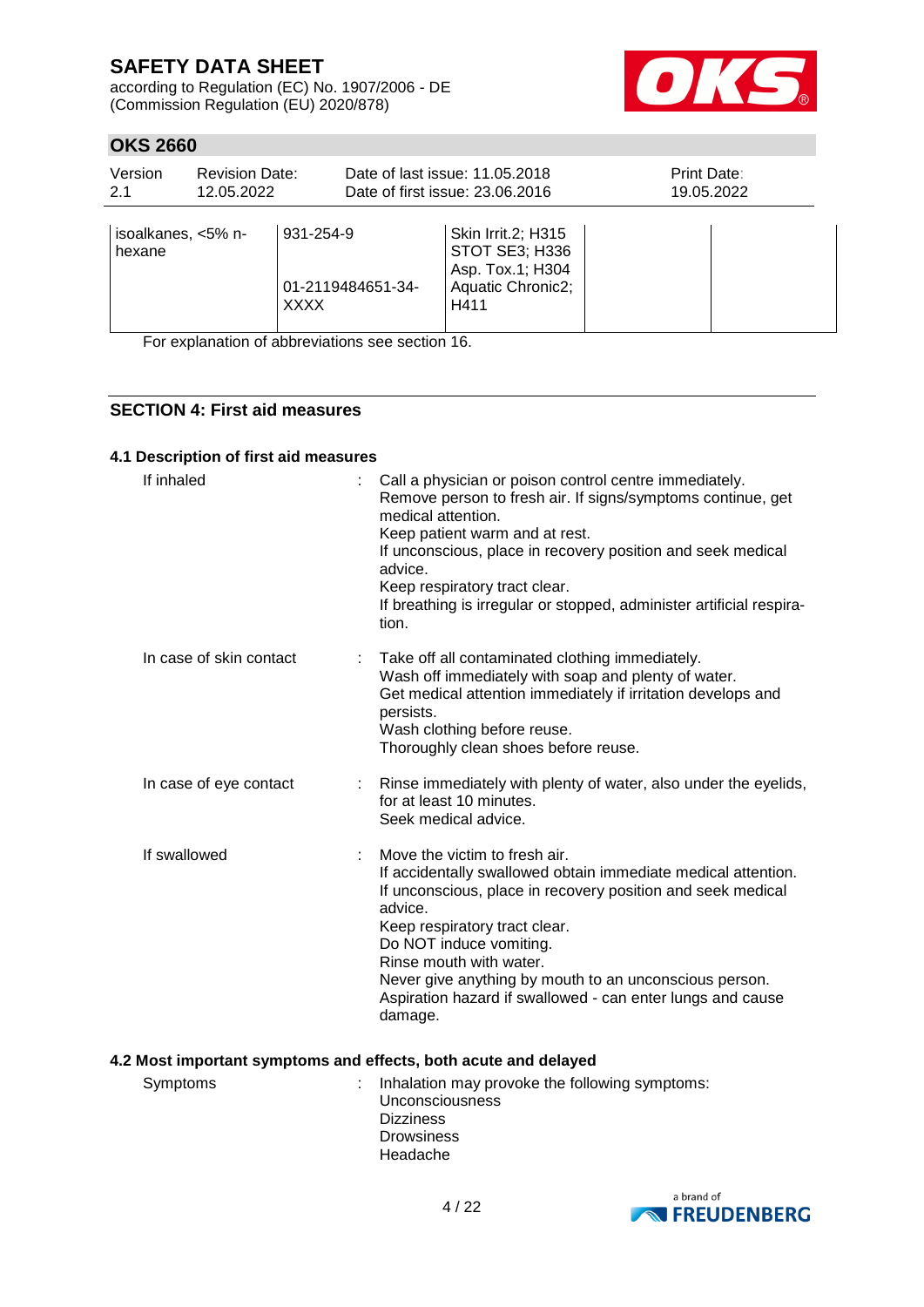according to Regulation (EC) No. 1907/2006 - DE (Commission Regulation (EU) 2020/878)



## **OKS 2660**

| Version<br>2.1 | <b>Revision Date:</b><br>12.05.2022 | Date of last issue: 11.05.2018<br>Date of first issue: 23.06.2016                                                                                                                                   | Print Date:<br>19.05.2022 |
|----------------|-------------------------------------|-----------------------------------------------------------------------------------------------------------------------------------------------------------------------------------------------------|---------------------------|
|                |                                     | Nausea<br><b>Tiredness</b><br>Skin contact may provoke the following symptoms:<br>Erythema<br>Aspiration may cause pulmonary oedema and pneumonitis.                                                |                           |
| <b>Risks</b>   |                                     | Central nervous system depression<br>Can be absorbed through skin.<br>Risk of product entering the lungs on vomiting after ingestion.<br>Health injuries may be delayed.<br>Causes skin irritation. |                           |

#### **4.3 Indication of any immediate medical attention and special treatment needed**

| Treatment |  |  |
|-----------|--|--|
|           |  |  |

: Treat symptomatically.

### **SECTION 5: Firefighting measures**

| 5.1 Extinguishing media                                   |                                                                                                                                                                                              |
|-----------------------------------------------------------|----------------------------------------------------------------------------------------------------------------------------------------------------------------------------------------------|
| Suitable extinguishing media :                            | Use water spray, alcohol-resistant foam, dry chemical or car-<br>bon dioxide.                                                                                                                |
| Unsuitable extinguishing<br>media                         | : High volume water jet                                                                                                                                                                      |
| 5.2 Special hazards arising from the substance or mixture |                                                                                                                                                                                              |
| fighting                                                  | Specific hazards during fire- : Do not let product enter drains.<br>Beware of vapours accumulating to form explosive concentra-<br>tions. Vapours can accumulate in low areas.               |
| Hazardous combustion prod- : Carbon oxides<br>ucts        |                                                                                                                                                                                              |
| 5.3 Advice for firefighters                               |                                                                                                                                                                                              |
| Special protective equipment :<br>for firefighters        | In the event of fire, wear self-contained breathing apparatus.<br>Use personal protective equipment. Exposure to decomposi-<br>tion products may be a hazard to health.                      |
| Further information                                       | : Standard procedure for chemical fires.<br>Collect contaminated fire extinguishing water separately. This<br>must not be discharged into drains.<br>Cool containers/tanks with water spray. |

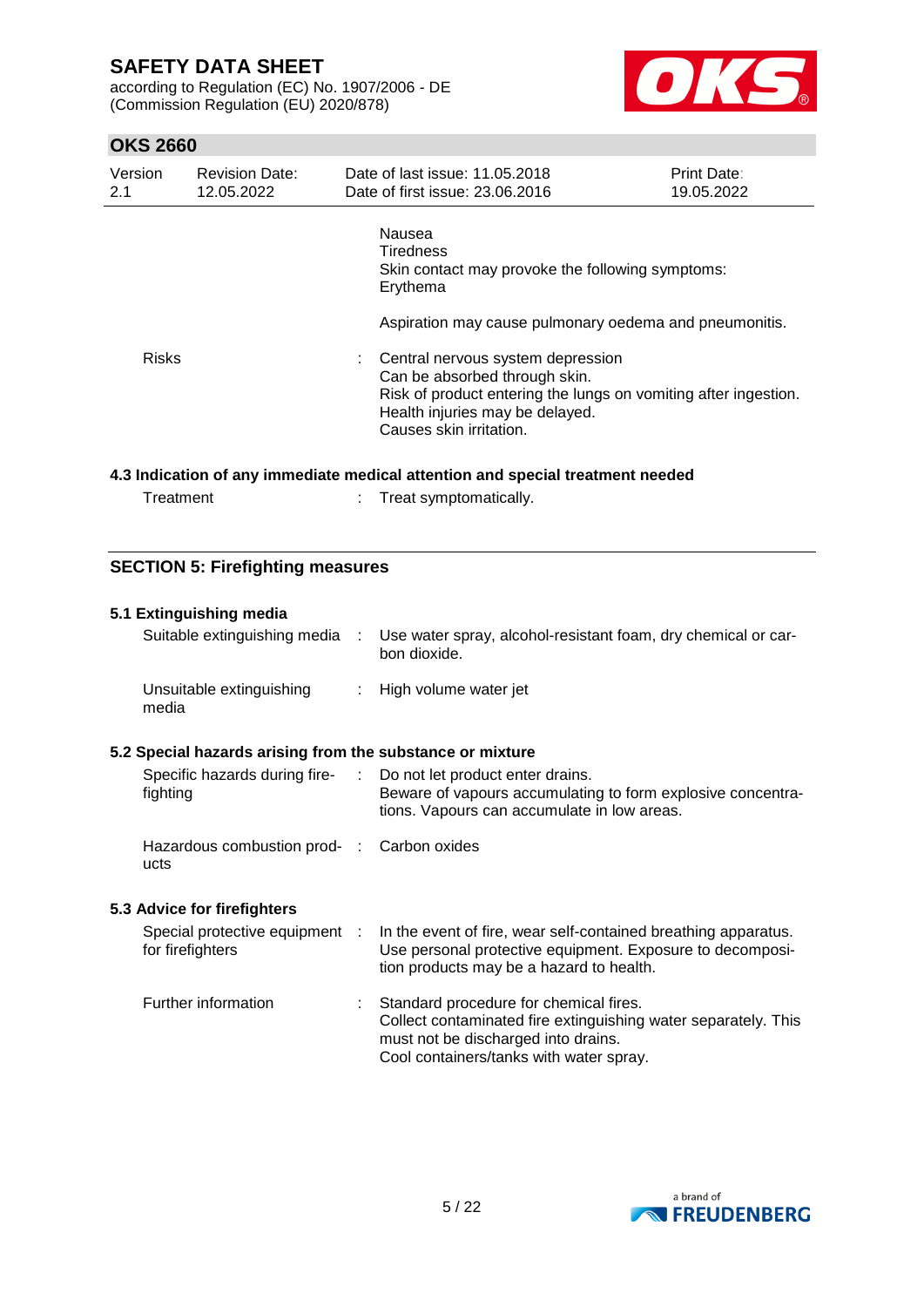according to Regulation (EC) No. 1907/2006 - DE (Commission Regulation (EU) 2020/878)



## **OKS 2660**

| Version | <b>Revision Date:</b> | Date of last issue: 11.05.2018  | <b>Print Date:</b> |
|---------|-----------------------|---------------------------------|--------------------|
| 2.1     | 12.05.2022            | Date of first issue: 23,06,2016 | 19.05.2022         |

#### **SECTION 6: Accidental release measures**

#### **6.1 Personal precautions, protective equipment and emergency procedures**

| Personal precautions | Evacuate personnel to safe areas.                        |
|----------------------|----------------------------------------------------------|
|                      | Use personal protective equipment.                       |
|                      | Ensure adequate ventilation.                             |
|                      | Remove all sources of ignition.                          |
|                      | Do not breathe vapours or spray mist.                    |
|                      | Do not breathe dust/ fume/ gas/ mist/ vapours/ spray.    |
|                      | Refer to protective measures listed in sections 7 and 8. |

#### **6.2 Environmental precautions**

| Environmental precautions |  | : Do not allow contact with soil, surface or ground water.<br>Prevent further leakage or spillage if safe to do so.<br>If the product contaminates rivers and lakes or drains inform<br>respective authorities. |
|---------------------------|--|-----------------------------------------------------------------------------------------------------------------------------------------------------------------------------------------------------------------|
|---------------------------|--|-----------------------------------------------------------------------------------------------------------------------------------------------------------------------------------------------------------------|

#### **6.3 Methods and material for containment and cleaning up**

| Methods for cleaning up | : Contain spillage, and then collect with non-combustible ab-<br>sorbent material, (e.g. sand, earth, diatomaceous earth, ver-<br>miculite) and place in container for disposal according to local<br>/ national regulations (see section 13).<br>Non-sparking tools should be used. |
|-------------------------|--------------------------------------------------------------------------------------------------------------------------------------------------------------------------------------------------------------------------------------------------------------------------------------|
|-------------------------|--------------------------------------------------------------------------------------------------------------------------------------------------------------------------------------------------------------------------------------------------------------------------------------|

### **6.4 Reference to other sections**

For personal protection see section 8.

### **SECTION 7: Handling and storage**

#### **7.1 Precautions for safe handling**

Advice on safe handling : Use only in an area containing explosion proof equipment. Do not use in areas without adequate ventilation. Do not breathe vapours or spray mist. In case of insufficient ventilation, wear suitable respiratory equipment. Avoid contact with skin and eyes. For personal protection see section 8. Keep away from fire, sparks and heated surfaces. Smoking, eating and drinking should be prohibited in the application area. Wash hands and face before breaks and immediately after handling the product. Ensure all equipment is electrically grounded before beginning transfer operations. Do not get in eyes or mouth or on skin. Do not get on skin or clothing. Do not ingest. Do not use sparking tools.

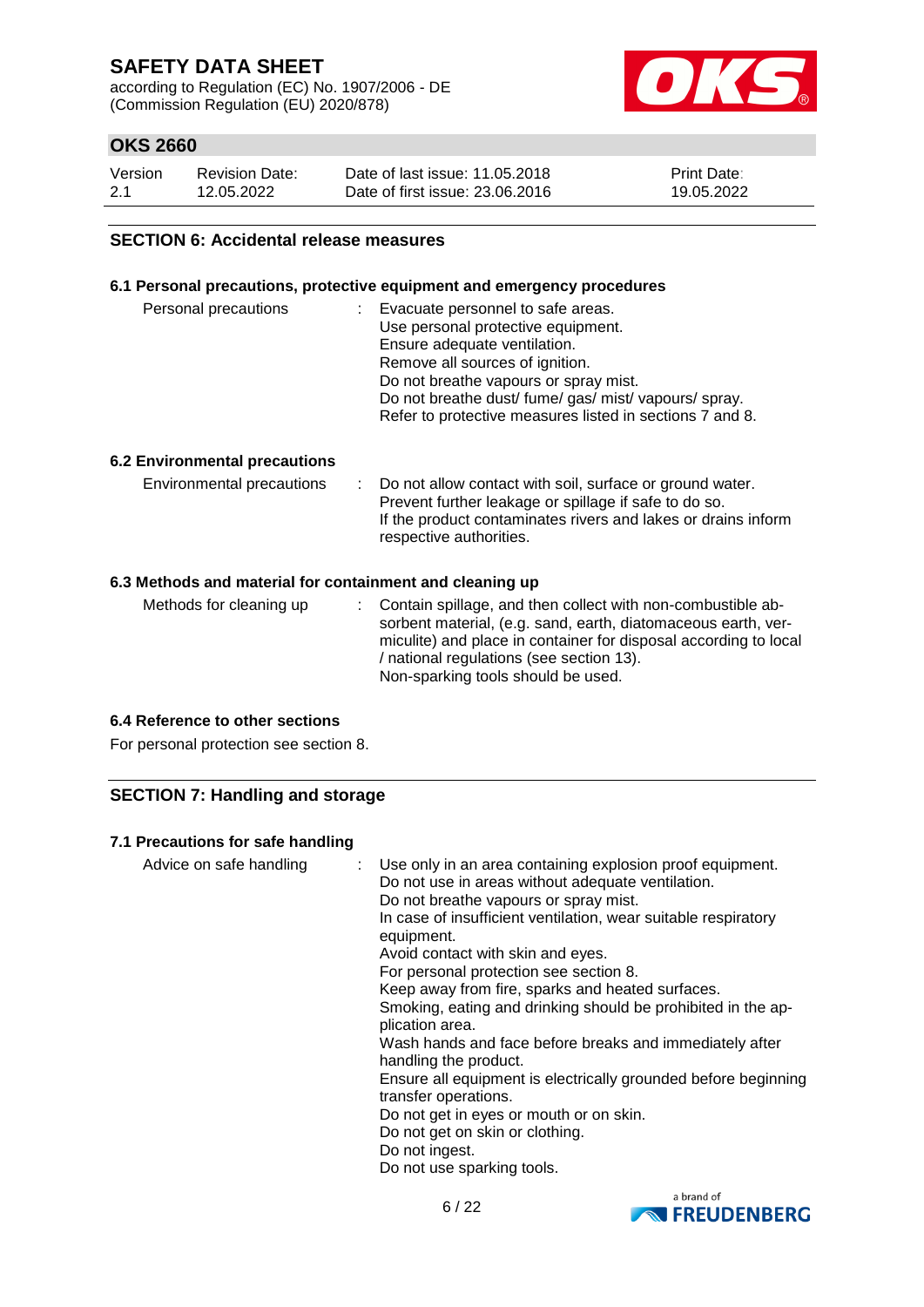according to Regulation (EC) No. 1907/2006 - DE (Commission Regulation (EU) 2020/878)



## **OKS 2660**

| Version<br>2.1                                   |  | <b>Revision Date:</b><br>12.05.2022                                                                                                                                                                                                                                                                                                                                                  | Date of last issue: 11.05.2018<br>Date of first issue: 23,06,2016                                                                                                                                                                                                                | <b>Print Date:</b><br>19.05.2022 |
|--------------------------------------------------|--|--------------------------------------------------------------------------------------------------------------------------------------------------------------------------------------------------------------------------------------------------------------------------------------------------------------------------------------------------------------------------------------|----------------------------------------------------------------------------------------------------------------------------------------------------------------------------------------------------------------------------------------------------------------------------------|----------------------------------|
|                                                  |  |                                                                                                                                                                                                                                                                                                                                                                                      | Do not enter areas where used or stored until adequately ven-<br>tilated.<br>Do not repack.<br>Do not re-use empty containers.<br>These safety instructions also apply to empty packaging which<br>may still contain product residues.<br>Keep container closed when not in use. |                                  |
|                                                  |  | Advice on protection against<br>fire and explosion                                                                                                                                                                                                                                                                                                                                   | Keep away from heat and sources of ignition.                                                                                                                                                                                                                                     |                                  |
|                                                  |  | Hygiene measures                                                                                                                                                                                                                                                                                                                                                                     | Wash face, hands and any exposed skin thoroughly after<br>handling.                                                                                                                                                                                                              |                                  |
|                                                  |  |                                                                                                                                                                                                                                                                                                                                                                                      | 7.2 Conditions for safe storage, including any incompatibilities                                                                                                                                                                                                                 |                                  |
| Requirements for storage<br>areas and containers |  | Store in original container. Keep container closed when not in<br>use. Keep in a cool place away from oxidizing agents. Keep in<br>a dry, cool and well-ventilated place. Containers which are<br>opened must be carefully resealed and kept upright to prevent<br>leakage. Store in accordance with the particular national regu-<br>lations. Keep in properly labelled containers. |                                                                                                                                                                                                                                                                                  |                                  |
|                                                  |  | Storage class (TRGS 510)                                                                                                                                                                                                                                                                                                                                                             | 3, Flammable liquids                                                                                                                                                                                                                                                             |                                  |
|                                                  |  | 7.3 Specific end use(s)<br>Specific use(s)                                                                                                                                                                                                                                                                                                                                           | Specific instructions for handling, not required.                                                                                                                                                                                                                                |                                  |

### **SECTION 8: Exposure controls/personal protection**

#### **8.1 Control parameters**

#### **Occupational Exposure Limits**

| Components           | CAS-No.                                                                    | Value type (Form<br>of exposure)                | Control parameters | <b>Basis</b>   |  |  |
|----------------------|----------------------------------------------------------------------------|-------------------------------------------------|--------------------|----------------|--|--|
| Hydrocarbons, C7-    | Not As-                                                                    | AGW                                             | 1.500 mg/m3        | <b>DE TRGS</b> |  |  |
| C9, n-alkanes,       | signed                                                                     |                                                 |                    | 900            |  |  |
| isoalkanes, cyclics  |                                                                            |                                                 |                    | (2009-02-16)   |  |  |
|                      |                                                                            | Peak-limit: excursion factor (category): 2;(II) |                    |                |  |  |
|                      | Further information: Group exposure limit for hydrocarbon solvent mixtures |                                                 |                    |                |  |  |
| Hydrocarbons, C6-    | Not As-                                                                    | AGW                                             | 1.500 mg/m3        | DE TRGS        |  |  |
| C7, n-alkanes,       | signed                                                                     |                                                 |                    | 900            |  |  |
| isoalkanes, cyclics, |                                                                            |                                                 |                    | $(2009-02-16)$ |  |  |
| <5% n-hexane         |                                                                            |                                                 |                    |                |  |  |
|                      |                                                                            | Peak-limit: excursion factor (category): 2;(II) |                    |                |  |  |
|                      | Further information: Group exposure limit for hydrocarbon solvent mixtures |                                                 |                    |                |  |  |
| acetone              | 67-64-1                                                                    | <b>TWA</b>                                      | 500 ppm            | 2000/39/EC     |  |  |
|                      |                                                                            |                                                 | 1.210 mg/m3        | $(2000-06-16)$ |  |  |
|                      | Further information: Indicative                                            |                                                 |                    |                |  |  |

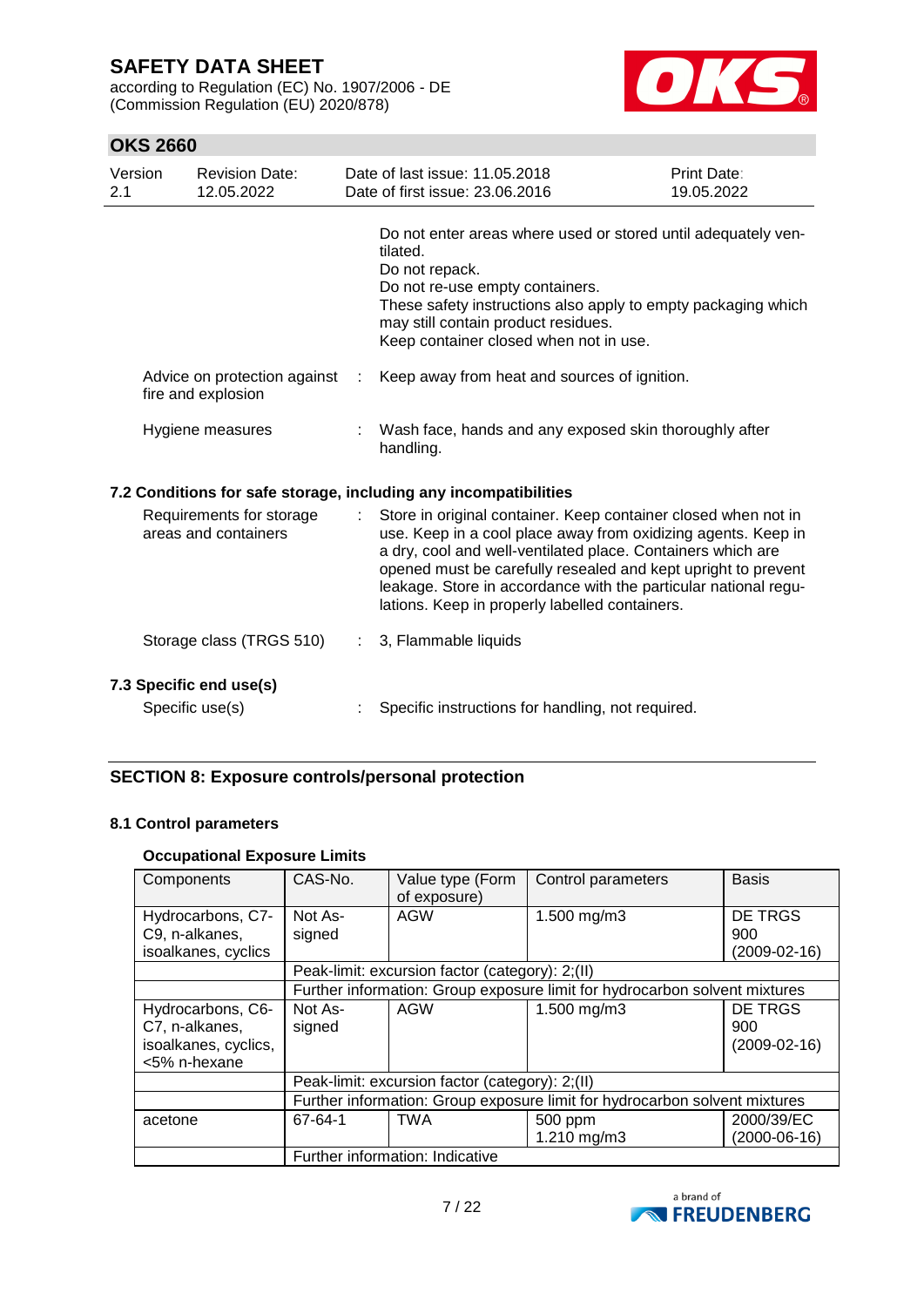according to Regulation (EC) No. 1907/2006 - DE (Commission Regulation (EU) 2020/878)



## **OKS 2660**

| Version | <b>Revision Date:</b> | Date of last issue: 11.05.2018  | <b>Print Date:</b> |
|---------|-----------------------|---------------------------------|--------------------|
| -2.1    | 12.05.2022            | Date of first issue: 23.06.2016 | 19.05.2022         |
|         |                       |                                 |                    |

|                                                   |                                                 | <b>AGW</b>                                                                                                                                  | 500 ppm<br>1.200 mg/m3 | DE TRGS<br>900<br>$(2015-03-02)$ |  |  |
|---------------------------------------------------|-------------------------------------------------|---------------------------------------------------------------------------------------------------------------------------------------------|------------------------|----------------------------------|--|--|
|                                                   |                                                 | Peak-limit: excursion factor (category): 2;(I)                                                                                              |                        |                                  |  |  |
|                                                   |                                                 | Further information: When there is compliance with the OEL and biological<br>tolerance values, there is no risk of harming the unborn child |                        |                                  |  |  |
| Hydrocarbons, C6,<br>isoalkanes, <5% n-<br>hexane | Not As-<br>signed                               | <b>AGW</b>                                                                                                                                  | 1.500 mg/m3            | DE TRGS<br>900<br>$(2009-02-16)$ |  |  |
|                                                   | Peak-limit: excursion factor (category): 2;(II) |                                                                                                                                             |                        |                                  |  |  |
|                                                   |                                                 | Further information: Group exposure limit for hydrocarbon solvent mixtures                                                                  |                        |                                  |  |  |

#### **Biological occupational exposure limits**

| Substance name | CAS-No. | l Control parameters        | Sampling time                                           | Basis                              |
|----------------|---------|-----------------------------|---------------------------------------------------------|------------------------------------|
| acetone        | 67-64-1 | Acetone: 80 mg/l<br>(Urine) | Immediately after<br>exposure or after<br>working hours | <b>TRGS 903</b><br>(2004-08-<br>01 |

#### **8.2 Exposure controls**

#### **Engineering measures**

Use only in an area equipped with explosion proof exhaust ventilation. Handle only in a place equipped with local exhaust (or other appropriate exhaust).

### **Personal protective equipment**

| Eye protection                                                        | Safety glasses with side-shields                                                                                                                                                                                                                                                                                                            |  |  |  |
|-----------------------------------------------------------------------|---------------------------------------------------------------------------------------------------------------------------------------------------------------------------------------------------------------------------------------------------------------------------------------------------------------------------------------------|--|--|--|
| Hand protection<br>Material<br>Break through time<br>Protective index | Nitrile rubber<br>$>10$ min<br>Class 1                                                                                                                                                                                                                                                                                                      |  |  |  |
| <b>Remarks</b>                                                        | Wear protective gloves. The break through time depends<br>amongst other things on the material, the thickness and the<br>type of glove and therefore has to be measured for each<br>case.<br>The selected protective gloves have to satisfy the specifica-<br>tions of Regulation (EU) 2016/425 and the standard EN 374<br>derived from it. |  |  |  |
| Respiratory protection                                                | Use respiratory protection unless adequate local exhaust ven-<br>tilation is provided or exposure assessment demonstrates that<br>exposures are within recommended exposure guidelines.                                                                                                                                                     |  |  |  |
| Filter type                                                           | Filter type A-P                                                                                                                                                                                                                                                                                                                             |  |  |  |
| Protective measures                                                   | The type of protective equipment must be selected according<br>to the concentration and amount of the dangerous substance<br>at the specific workplace.<br>Choose body protection in relation to its type, to the concen-<br>tration and amount of dangerous substances, and to the spe-<br>cific work-place.                               |  |  |  |

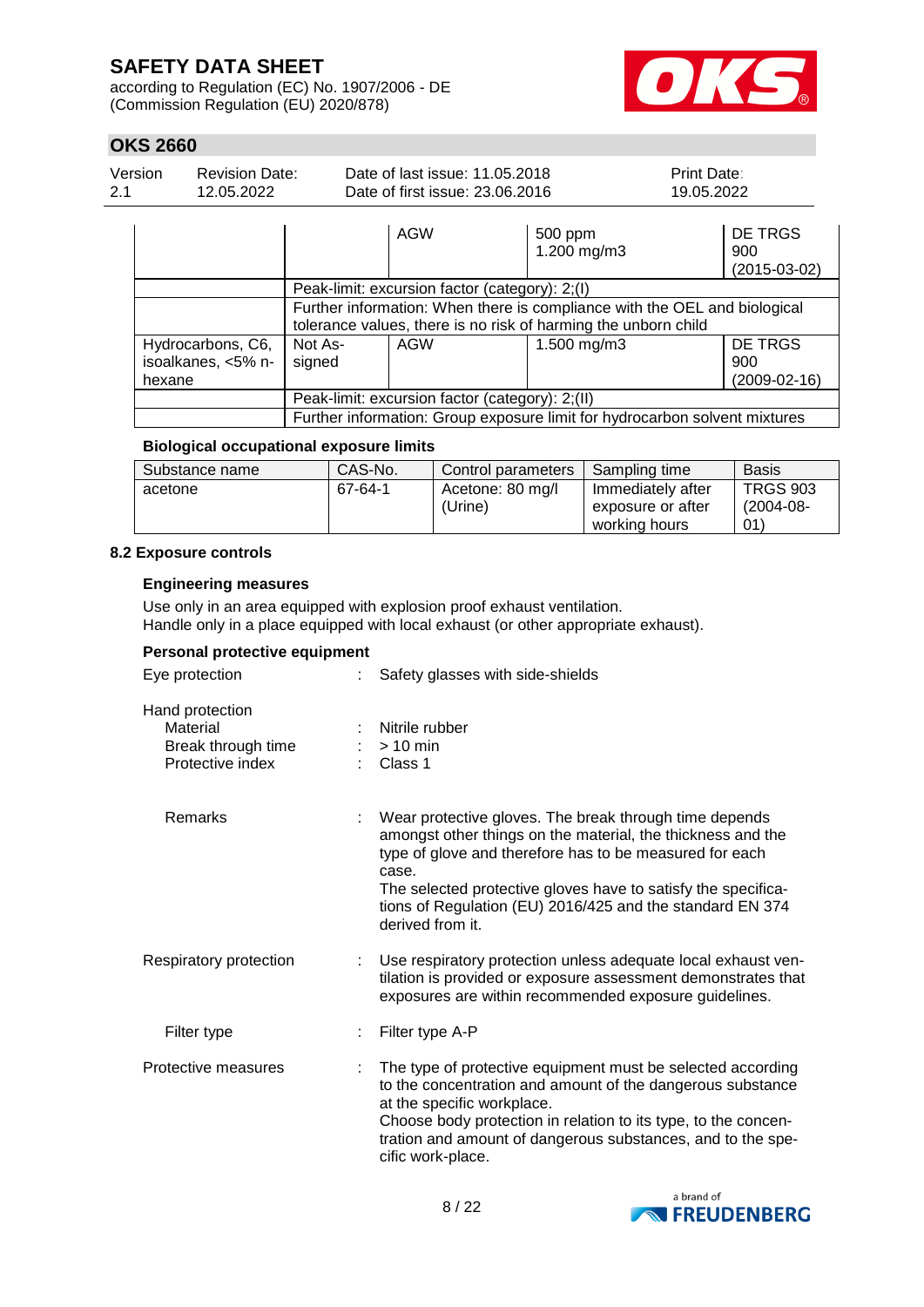according to Regulation (EC) No. 1907/2006 - DE (Commission Regulation (EU) 2020/878)



## **OKS 2660**

| Version | Revision Date: | Date of last issue: 11.05.2018  | <b>Print Date:</b> |
|---------|----------------|---------------------------------|--------------------|
| 2.1     | 12.05.2022     | Date of first issue: 23,06,2016 | 19.05.2022         |

### **SECTION 9: Physical and chemical properties**

| 9.1 Information on basic physical and chemical properties<br>Physical state | ÷                           | liquid                                                   |
|-----------------------------------------------------------------------------|-----------------------------|----------------------------------------------------------|
| Colour                                                                      |                             | colourless                                               |
| Odour                                                                       |                             | hydrocarbon-like                                         |
| <b>Odour Threshold</b>                                                      | ÷                           | No data available                                        |
|                                                                             |                             |                                                          |
| Melting point/range                                                         |                             | : No data available                                      |
| Boiling point/boiling range                                                 |                             | : 61,4 °C (1.013 hPa)                                    |
| Flammability (solid, gas)                                                   |                             | : Not applicable                                         |
| Upper explosion limit / Upper : 7,7 %(V)<br>flammability limit              |                             |                                                          |
| Lower explosion limit / Lower : 0,7 %(V)<br>flammability limit              |                             |                                                          |
| Flash point                                                                 |                             | $: -18 °C$<br>Method: Abel-Pensky                        |
| Auto-ignition temperature                                                   |                             | : No data available                                      |
| Decomposition temperature                                                   | $\mathbb{Z}^{\mathbb{Z}}$   | No data available                                        |
| pH                                                                          |                             | Not applicable<br>substance/mixture is non-polar/aprotic |
| Viscosity<br>Viscosity, dynamic                                             |                             | : No data available                                      |
| Viscosity, kinematic                                                        | $\mathbb{Z}^{\mathbb{Z}^n}$ | < 20,5 mm2/s (40 °C)                                     |
| Solubility(ies)<br>Water solubility                                         |                             | insoluble                                                |
| Solubility in other solvents                                                | ÷                           | No data available                                        |
| Partition coefficient: n-<br>octanol/water                                  |                             | No data available                                        |

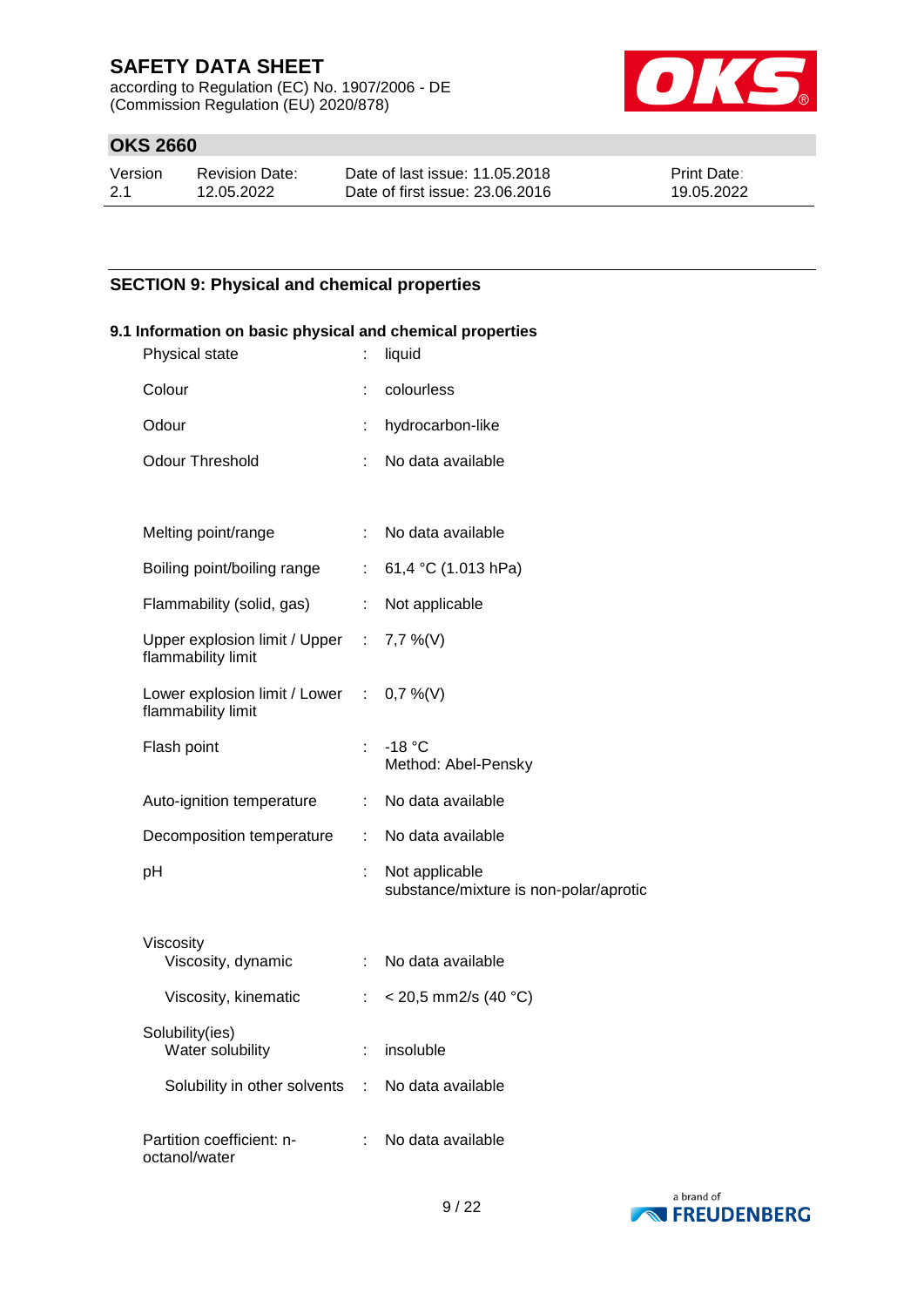according to Regulation (EC) No. 1907/2006 - DE (Commission Regulation (EU) 2020/878)



## **OKS 2660**

| Version<br><b>Revision Date:</b><br>12.05.2022<br>2.1 |                                       |                         |    | Date of last issue: 11.05.2018<br>Date of first issue: 23.06.2016      | Print Date:<br>19.05.2022 |
|-------------------------------------------------------|---------------------------------------|-------------------------|----|------------------------------------------------------------------------|---------------------------|
|                                                       |                                       |                         |    |                                                                        |                           |
|                                                       |                                       | Vapour pressure         | ÷. | 8,4 hPa (20 °C)                                                        |                           |
|                                                       |                                       | Relative density        | ÷. | 0,7285(20 °C)<br>Reference substance: Water<br>The value is calculated |                           |
|                                                       | Density                               |                         |    | $0,73$ g/cm3<br>(20 °C)                                                |                           |
|                                                       | <b>Bulk density</b>                   |                         |    | No data available                                                      |                           |
|                                                       |                                       | Relative vapour density | ÷. | No data available                                                      |                           |
|                                                       |                                       | 9.2 Other information   |    |                                                                        |                           |
|                                                       | Explosives                            |                         |    | Not explosive                                                          |                           |
|                                                       |                                       | Oxidizing properties    |    | No data available                                                      |                           |
|                                                       | Self-ignition<br>Metal corrosion rate |                         | ÷. | not auto-flammable                                                     |                           |
|                                                       |                                       |                         |    | Not corrosive to metals                                                |                           |
|                                                       |                                       | Evaporation rate        |    | No data available                                                      |                           |
|                                                       |                                       | Sublimation point       | ÷  | No data available                                                      |                           |
|                                                       |                                       |                         |    |                                                                        |                           |

## **SECTION 10: Stability and reactivity**

| <b>10.1 Reactivity</b>                  |                                                                          |
|-----------------------------------------|--------------------------------------------------------------------------|
| No hazards to be specially mentioned.   |                                                                          |
| <b>10.2 Chemical stability</b>          |                                                                          |
| Stable under normal conditions.         |                                                                          |
| 10.3 Possibility of hazardous reactions |                                                                          |
| Hazardous reactions                     | No dangerous reaction known under conditions of normal use.<br>t.        |
| 10.4 Conditions to avoid                |                                                                          |
| Conditions to avoid                     | Heat, flames and sparks.<br>t.<br>Strong sunlight for prolonged periods. |
| 10.5 Incompatible materials             |                                                                          |
| Materials to avoid                      | Oxidizing agents                                                         |
|                                         |                                                                          |

## **10.6 Hazardous decomposition products**

No decomposition if stored and applied as directed.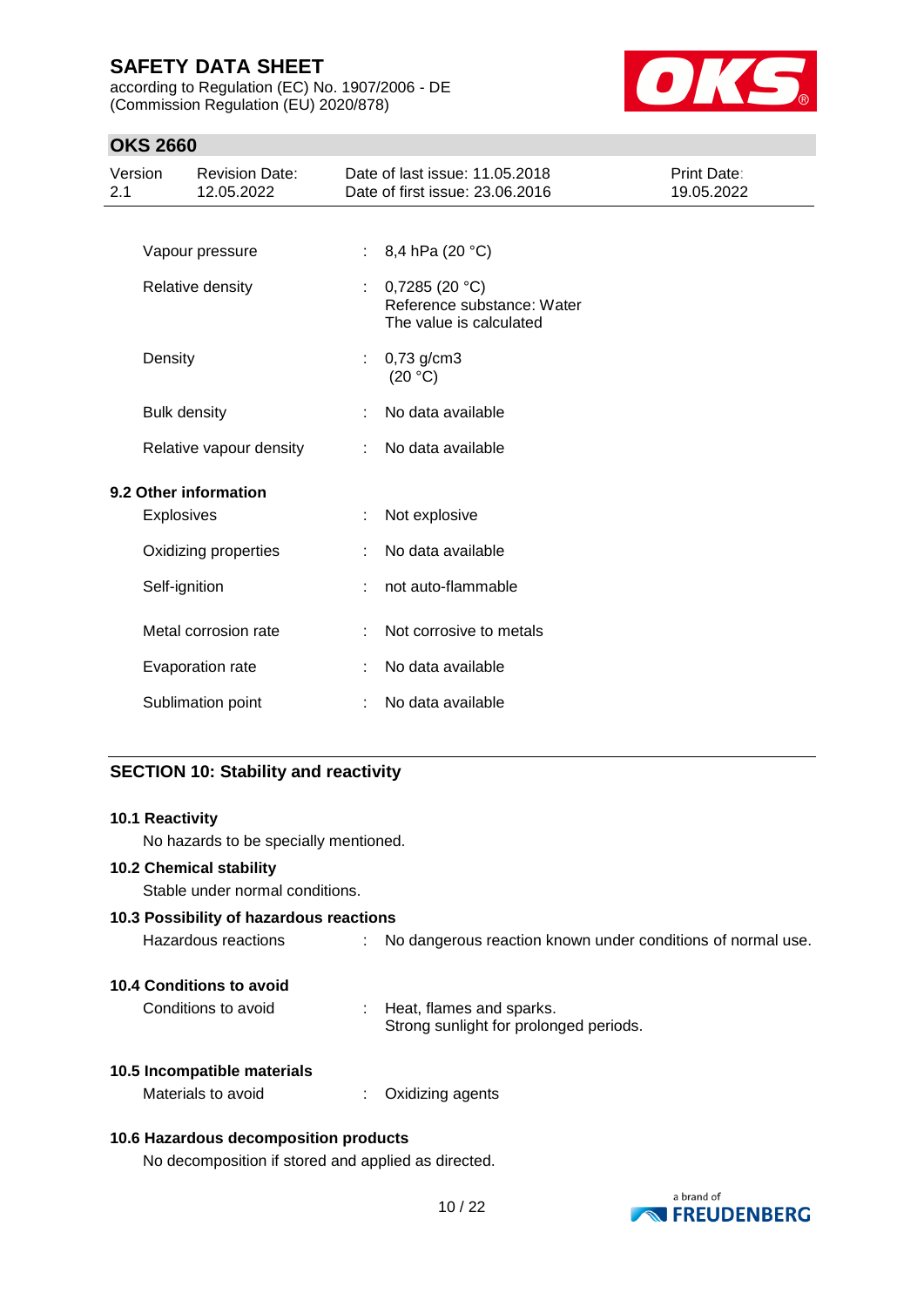according to Regulation (EC) No. 1907/2006 - DE (Commission Regulation (EU) 2020/878)



## **OKS 2660**

| Version | <b>Revision Date:</b> | Date of last issue: 11.05.2018  | <b>Print Date:</b> |
|---------|-----------------------|---------------------------------|--------------------|
| 2.1     | 12.05.2022            | Date of first issue: 23,06,2016 | 19.05.2022         |

### **SECTION 11: Toxicological information**

#### **11.1 Information on hazard classes as defined in Regulation (EC) No 1272/2008**

| <b>Acute toxicity</b>                                                   |                                                                                                                         |
|-------------------------------------------------------------------------|-------------------------------------------------------------------------------------------------------------------------|
| Product:                                                                |                                                                                                                         |
| Acute oral toxicity<br>: Remarks: Effects due to ingestion may include: |                                                                                                                         |
| Symptoms: Central nervous system depression                             |                                                                                                                         |
| Acute inhalation toxicity                                               | Remarks: Respiration of solvent vapour may cause dizziness.                                                             |
| nervous system depression                                               | Symptoms: Inhalation may provoke the following symptoms:,<br>Dizziness, Drowsiness, Vomiting, Fatigue, Vertigo, Central |
| Acute dermal toxicity<br>Symptoms: Redness, Local irritation            |                                                                                                                         |
| <b>Components:</b>                                                      |                                                                                                                         |
| Hydrocarbons, C7-C9, n-alkanes, isoalkanes, cyclics:                    |                                                                                                                         |
| Acute oral toxicity<br>: LD50 Oral (Rat): $> 5.000$ mg/kg               |                                                                                                                         |
|                                                                         |                                                                                                                         |
| acetone:                                                                |                                                                                                                         |
| : LD50 Oral (Rat): 5.800 mg/kg<br>Acute oral toxicity                   |                                                                                                                         |
| Hydrocarbons, C6, isoalkanes, <5% n-hexane:                             |                                                                                                                         |
| Acute oral toxicity<br>: LD50 Oral (Rat): > 5.000 mg/kg                 |                                                                                                                         |
| <b>Skin corrosion/irritation</b>                                        |                                                                                                                         |
| Product:                                                                |                                                                                                                         |
| <b>Remarks</b><br>: Irritating to skin.                                 |                                                                                                                         |
|                                                                         |                                                                                                                         |
| Components:                                                             |                                                                                                                         |
| Hydrocarbons, C7-C9, n-alkanes, isoalkanes, cyclics:                    |                                                                                                                         |
| Result                                                                  | Repeated exposure may cause skin dryness or cracking.                                                                   |
| Hydrocarbons, C6-C7, n-alkanes, isoalkanes, cyclics, <5% n-hexane:      |                                                                                                                         |
| Species<br>Rabbit                                                       |                                                                                                                         |
| Result<br>Skin irritation                                               |                                                                                                                         |
| acetone:                                                                |                                                                                                                         |
| Result                                                                  | Repeated exposure may cause skin dryness or cracking.                                                                   |
|                                                                         |                                                                                                                         |

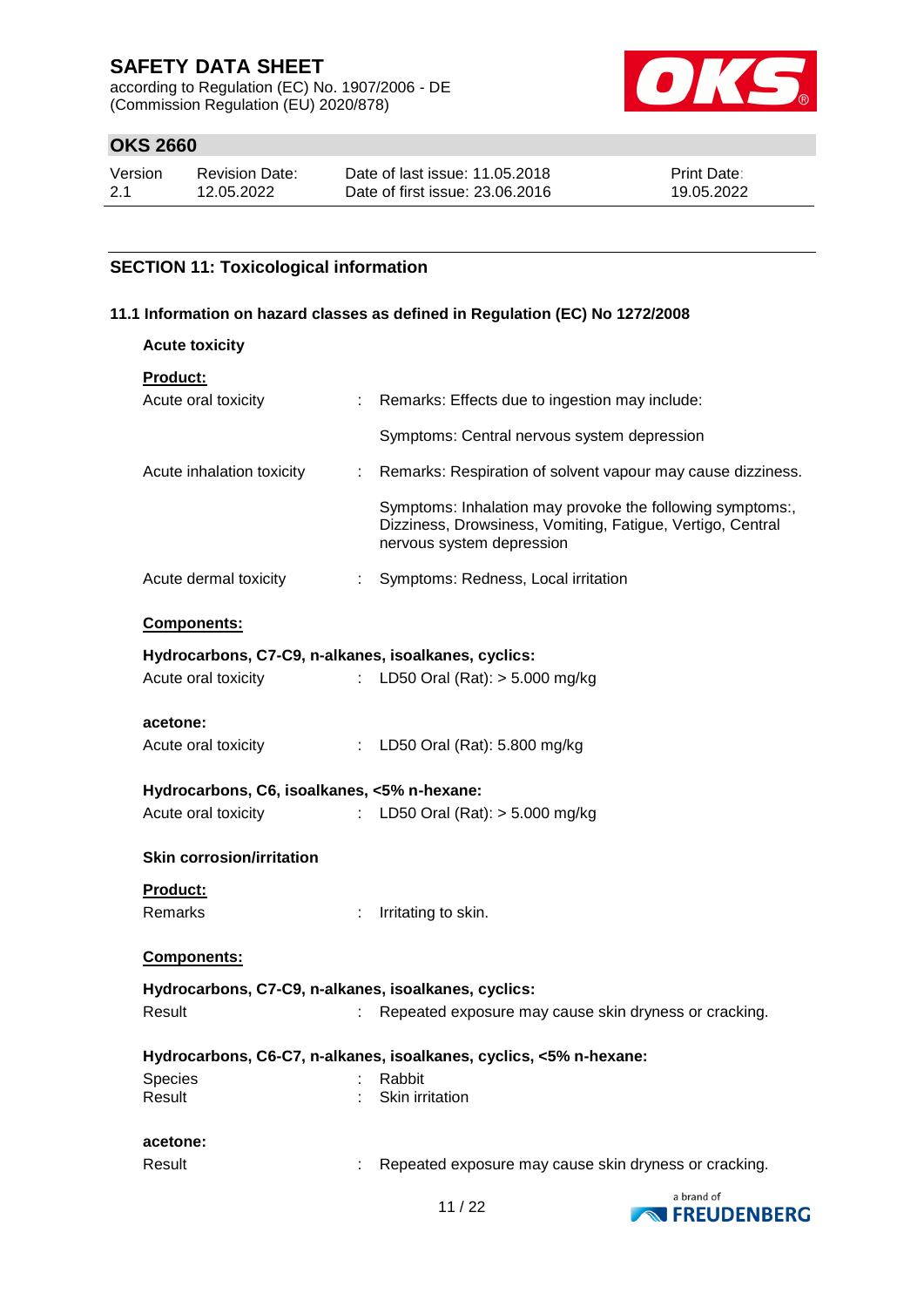according to Regulation (EC) No. 1907/2006 - DE (Commission Regulation (EU) 2020/878)



## **OKS 2660**

| Version | <b>Revision Date:</b> | Date of last issue: 11,05,2018  | <b>Print Date:</b> |
|---------|-----------------------|---------------------------------|--------------------|
| 2.1     | 12.05.2022            | Date of first issue: 23,06,2016 | 19.05.2022         |

| Hydrocarbons, C6, isoalkanes, <5% n-hexane:          |    |                                                         |
|------------------------------------------------------|----|---------------------------------------------------------|
| Result                                               |    | Skin irritation                                         |
| Serious eye damage/eye irritation                    |    |                                                         |
| <b>Product:</b>                                      |    |                                                         |
| <b>Remarks</b>                                       | t. | Irritating to eyes.                                     |
| Components:                                          |    |                                                         |
| acetone:                                             |    |                                                         |
| Species<br>Result                                    |    | : Rabbit<br>Eye irritation                              |
|                                                      |    |                                                         |
| <b>Respiratory or skin sensitisation</b>             |    |                                                         |
| <b>Product:</b>                                      |    |                                                         |
| Remarks                                              | t. | This information is not available.                      |
| <b>Germ cell mutagenicity</b>                        |    |                                                         |
| Product:                                             |    |                                                         |
| Genotoxicity in vitro                                | t. | Remarks: No data available                              |
| Genotoxicity in vivo                                 | t. | Remarks: No data available                              |
| Carcinogenicity                                      |    |                                                         |
| <b>Product:</b>                                      |    |                                                         |
| <b>Remarks</b>                                       |    | No data available                                       |
| <b>Reproductive toxicity</b>                         |    |                                                         |
| <b>Product:</b>                                      |    |                                                         |
| Effects on fertility                                 |    | Remarks: No data available                              |
| ment                                                 |    | Effects on foetal develop- : Remarks: No data available |
| <b>STOT - single exposure</b>                        |    |                                                         |
| Components:                                          |    |                                                         |
| Hydrocarbons, C7-C9, n-alkanes, isoalkanes, cyclics: |    |                                                         |
| Assessment                                           |    | May cause drowsiness or dizziness.                      |

**Hydrocarbons, C6-C7, n-alkanes, isoalkanes, cyclics, <5% n-hexane:**

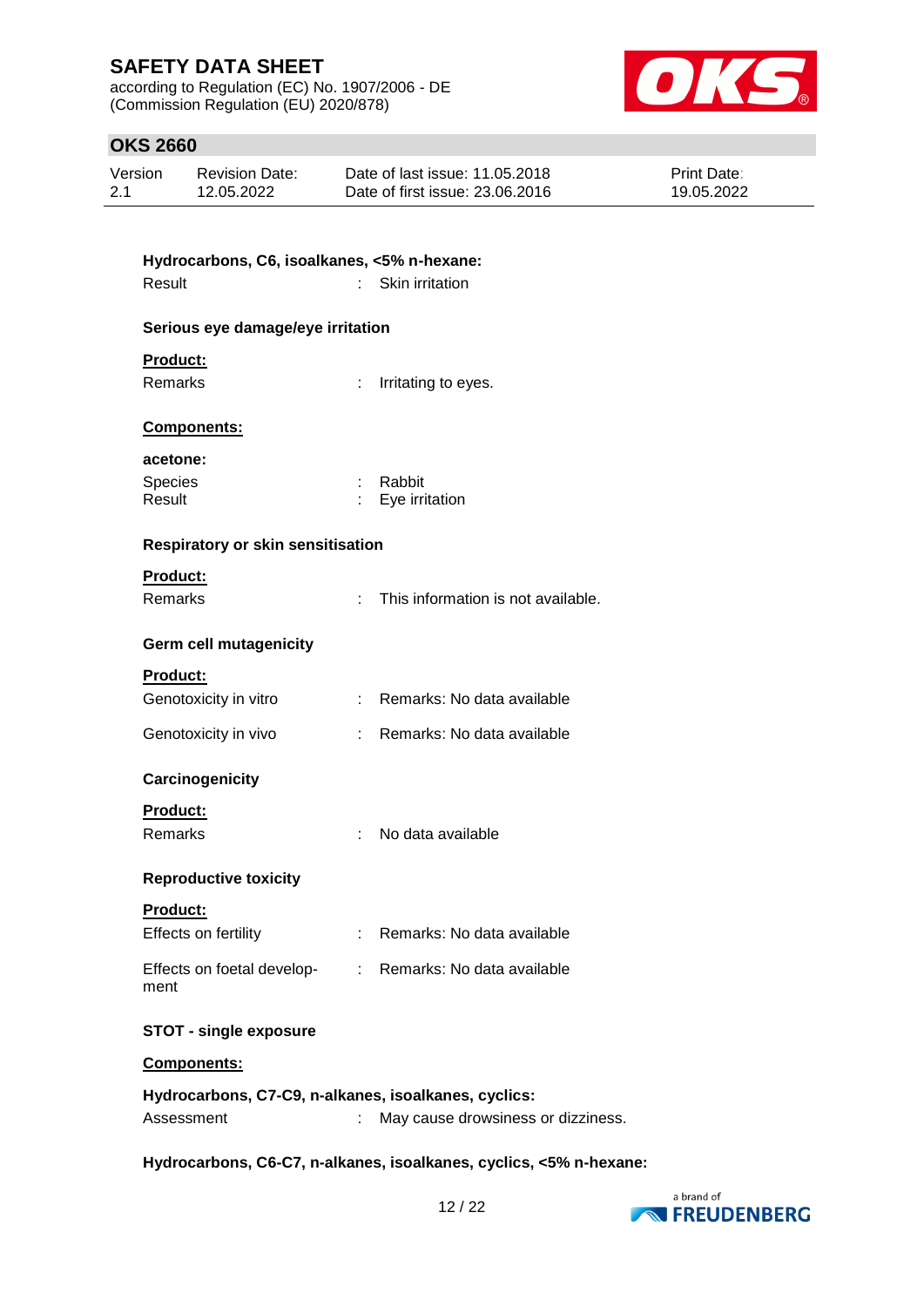according to Regulation (EC) No. 1907/2006 - DE (Commission Regulation (EU) 2020/878)



## **OKS 2660**

| Version<br>2.1 |                                                                                                                     | <b>Revision Date:</b><br>12.05.2022                                                          |  | Date of last issue: 11.05.2018<br>Date of first issue: 23.06.2016                                                                                                                                                                                                         | Print Date:<br>19.05.2022 |  |
|----------------|---------------------------------------------------------------------------------------------------------------------|----------------------------------------------------------------------------------------------|--|---------------------------------------------------------------------------------------------------------------------------------------------------------------------------------------------------------------------------------------------------------------------------|---------------------------|--|
|                | Assessment                                                                                                          |                                                                                              |  | May cause drowsiness or dizziness.                                                                                                                                                                                                                                        |                           |  |
|                | acetone:                                                                                                            |                                                                                              |  |                                                                                                                                                                                                                                                                           |                           |  |
|                | Assessment                                                                                                          | Exposure routes                                                                              |  | Inhalation<br>May cause drowsiness or dizziness.                                                                                                                                                                                                                          |                           |  |
|                |                                                                                                                     | Hydrocarbons, C6, isoalkanes, <5% n-hexane:                                                  |  |                                                                                                                                                                                                                                                                           |                           |  |
|                | Assessment                                                                                                          |                                                                                              |  | May cause drowsiness or dizziness.                                                                                                                                                                                                                                        |                           |  |
|                |                                                                                                                     | <b>Repeated dose toxicity</b>                                                                |  |                                                                                                                                                                                                                                                                           |                           |  |
|                | Product:                                                                                                            |                                                                                              |  |                                                                                                                                                                                                                                                                           |                           |  |
|                | <b>Remarks</b>                                                                                                      |                                                                                              |  | This information is not available.                                                                                                                                                                                                                                        |                           |  |
|                |                                                                                                                     | <b>Aspiration toxicity</b>                                                                   |  |                                                                                                                                                                                                                                                                           |                           |  |
|                | <b>Product:</b>                                                                                                     | May be fatal if swallowed and enters airways.                                                |  |                                                                                                                                                                                                                                                                           |                           |  |
|                |                                                                                                                     | Components:                                                                                  |  |                                                                                                                                                                                                                                                                           |                           |  |
|                |                                                                                                                     | May be fatal if swallowed and enters airways.                                                |  | Hydrocarbons, C7-C9, n-alkanes, isoalkanes, cyclics:                                                                                                                                                                                                                      |                           |  |
|                | Hydrocarbons, C6-C7, n-alkanes, isoalkanes, cyclics, <5% n-hexane:<br>May be fatal if swallowed and enters airways. |                                                                                              |  |                                                                                                                                                                                                                                                                           |                           |  |
|                |                                                                                                                     | Hydrocarbons, C6, isoalkanes, <5% n-hexane:<br>May be fatal if swallowed and enters airways. |  |                                                                                                                                                                                                                                                                           |                           |  |
|                |                                                                                                                     | 11.2 Information on other hazards                                                            |  |                                                                                                                                                                                                                                                                           |                           |  |
|                |                                                                                                                     | <b>Endocrine disrupting properties</b>                                                       |  |                                                                                                                                                                                                                                                                           |                           |  |
|                | Product:                                                                                                            |                                                                                              |  |                                                                                                                                                                                                                                                                           |                           |  |
|                | Assessment                                                                                                          |                                                                                              |  | The substance/mixture does not contain components consid-<br>ered to have endocrine disrupting properties according to<br>REACH Article 57(f) or Commission Delegated regulation<br>(EU) 2017/2100 or Commission Regulation (EU) 2018/605 at<br>levels of 0.1% or higher. |                           |  |
|                |                                                                                                                     | <b>Further information</b>                                                                   |  |                                                                                                                                                                                                                                                                           |                           |  |
|                | Product:                                                                                                            |                                                                                              |  |                                                                                                                                                                                                                                                                           |                           |  |
|                | <b>Remarks</b>                                                                                                      |                                                                                              |  | Ingestion causes irritation of upper respiratory system and<br>gastrointestinal disturbance.                                                                                                                                                                              |                           |  |

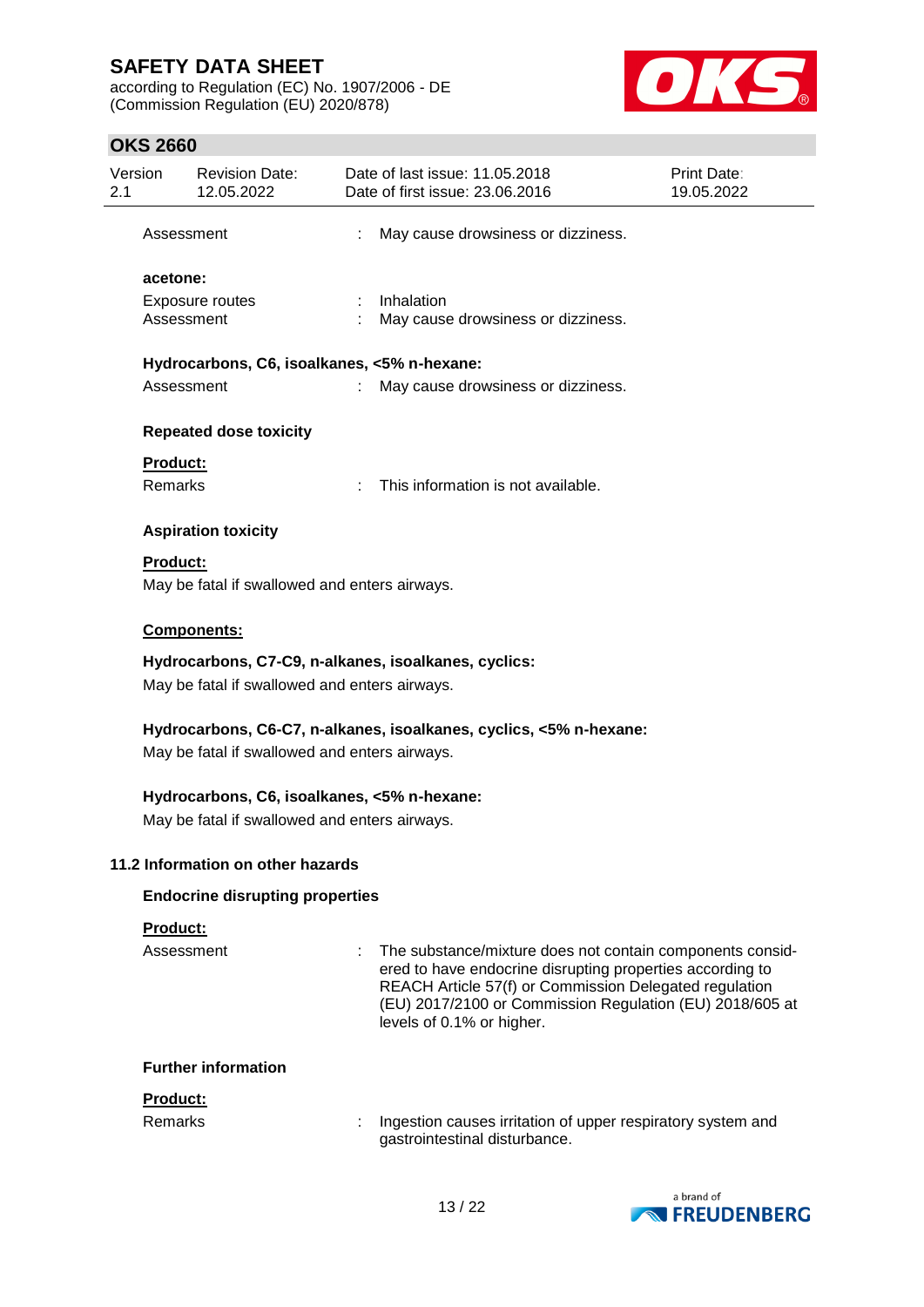according to Regulation (EC) No. 1907/2006 - DE (Commission Regulation (EU) 2020/878)



## **OKS 2660**

| Version | <b>Revision Date:</b> | Date of last issue: 11.05.2018  | <b>Print Date:</b> |
|---------|-----------------------|---------------------------------|--------------------|
| 2.1     | 12.05.2022            | Date of first issue: 23,06,2016 | 19.05.2022         |

### **SECTION 12: Ecological information**

#### **12.1 Toxicity**

| <b>Product:</b>                                                 |                                                                                                         |
|-----------------------------------------------------------------|---------------------------------------------------------------------------------------------------------|
| Toxicity to fish                                                | Remarks: Toxic to aquatic organisms, may cause long-term<br>adverse effects in the aquatic environment. |
| Toxicity to daphnia and other :<br>aquatic invertebrates        | Remarks: No data available                                                                              |
| Toxicity to algae/aquatic<br>plants                             | : Remarks: No data available                                                                            |
| Toxicity to microorganisms                                      | Remarks: No data available                                                                              |
| Components:                                                     |                                                                                                         |
| Hydrocarbons, C7-C9, n-alkanes, isoalkanes, cyclics:            |                                                                                                         |
| <b>Ecotoxicology Assessment</b>                                 |                                                                                                         |
|                                                                 | Chronic aquatic toxicity : Toxic to aquatic life with long lasting effects.                             |
|                                                                 | Hydrocarbons, C6-C7, n-alkanes, isoalkanes, cyclics, <5% n-hexane:                                      |
| <b>Ecotoxicology Assessment</b>                                 |                                                                                                         |
| Chronic aquatic toxicity                                        | : Toxic to aquatic life with long lasting effects.                                                      |
| Hydrocarbons, C6, isoalkanes, <5% n-hexane:                     |                                                                                                         |
| aquatic invertebrates                                           | Toxicity to daphnia and other : EC50 (Daphnia magna (Water flea)): > 1 - 10 mg/l<br>Exposure time: 48 h |
| 12.2 Persistence and degradability                              |                                                                                                         |
| Product:                                                        |                                                                                                         |
| Biodegradability                                                | : Remarks: No data available                                                                            |
| Physico-chemical removabil- : Remarks: No data available<br>ity |                                                                                                         |
| <b>Components:</b>                                              |                                                                                                         |
| Hydrocarbons, C7-C9, n-alkanes, isoalkanes, cyclics:            |                                                                                                         |

| <b>Biodegradability</b> | Result: Readily biodegradable. |
|-------------------------|--------------------------------|
|                         |                                |

### **acetone:**

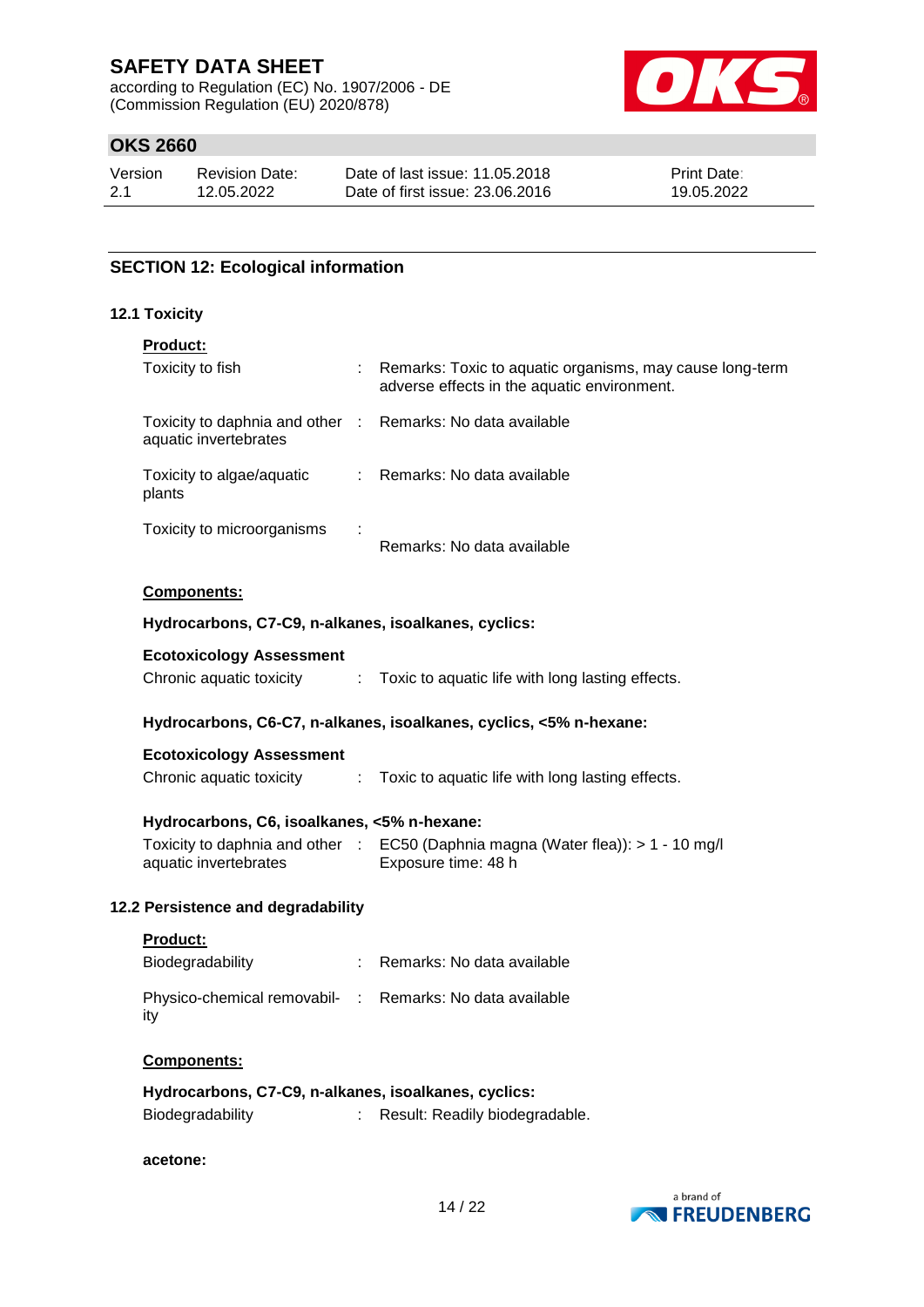according to Regulation (EC) No. 1907/2006 - DE (Commission Regulation (EU) 2020/878)



## **OKS 2660**

| Version<br>2.1 |                                            | <b>Revision Date:</b><br>12.05.2022         |    | Date of last issue: 11.05.2018<br>Date of first issue: 23.06.2016                                                                                                                                                       | Print Date:<br>19.05.2022 |
|----------------|--------------------------------------------|---------------------------------------------|----|-------------------------------------------------------------------------------------------------------------------------------------------------------------------------------------------------------------------------|---------------------------|
|                | Biodegradability                           |                                             | ÷  | Result: rapidly biodegradable                                                                                                                                                                                           |                           |
|                |                                            | Hydrocarbons, C6, isoalkanes, <5% n-hexane: |    |                                                                                                                                                                                                                         |                           |
|                | Biodegradability                           |                                             |    | : Result: Not rapidly biodegradable                                                                                                                                                                                     |                           |
|                |                                            | 12.3 Bioaccumulative potential              |    |                                                                                                                                                                                                                         |                           |
|                | Product:                                   |                                             |    |                                                                                                                                                                                                                         |                           |
|                | <b>Bioaccumulation</b>                     |                                             |    | Remarks: This mixture contains no substance considered to<br>be persistent, bioaccumulating and toxic (PBT).<br>This mixture contains no substance considered to be very<br>persistent and very bioaccumulating (vPvB). |                           |
|                | <b>Components:</b>                         |                                             |    |                                                                                                                                                                                                                         |                           |
|                |                                            |                                             |    | Hydrocarbons, C7-C9, n-alkanes, isoalkanes, cyclics:                                                                                                                                                                    |                           |
|                | Bioaccumulation                            |                                             |    | Remarks: Not applicable                                                                                                                                                                                                 |                           |
|                | Partition coefficient: n-<br>octanol/water |                                             |    | : Remarks: No data available                                                                                                                                                                                            |                           |
|                | acetone:                                   |                                             |    |                                                                                                                                                                                                                         |                           |
|                | <b>Bioaccumulation</b>                     |                                             |    | Remarks: Does not bioaccumulate.                                                                                                                                                                                        |                           |
|                | Partition coefficient: n-<br>octanol/water |                                             |    | log Pow: 0,2                                                                                                                                                                                                            |                           |
|                |                                            | Hydrocarbons, C6, isoalkanes, <5% n-hexane: |    |                                                                                                                                                                                                                         |                           |
|                | <b>Bioaccumulation</b>                     |                                             |    | : Remarks: No data available                                                                                                                                                                                            |                           |
|                | Partition coefficient: n-<br>octanol/water |                                             | t. | log Pow: 4                                                                                                                                                                                                              |                           |
|                | 12.4 Mobility in soil                      |                                             |    |                                                                                                                                                                                                                         |                           |
|                | Product:                                   |                                             |    |                                                                                                                                                                                                                         |                           |
|                | Mobility                                   |                                             |    | Remarks: No data available                                                                                                                                                                                              |                           |
|                | mental compartments                        | Distribution among environ-                 |    | Remarks: No data available                                                                                                                                                                                              |                           |
|                |                                            | 12.5 Results of PBT and vPvB assessment     |    |                                                                                                                                                                                                                         |                           |
|                | <u>Product:</u>                            |                                             |    |                                                                                                                                                                                                                         |                           |
|                | Assessment                                 |                                             |    | This substance/mixture contains no components considered<br>to be either persistent, bioaccumulative and toxic (PBT), or<br>very persistent and very bioaccumulative (vPvB) at levels of<br>0.1% or higher.             |                           |

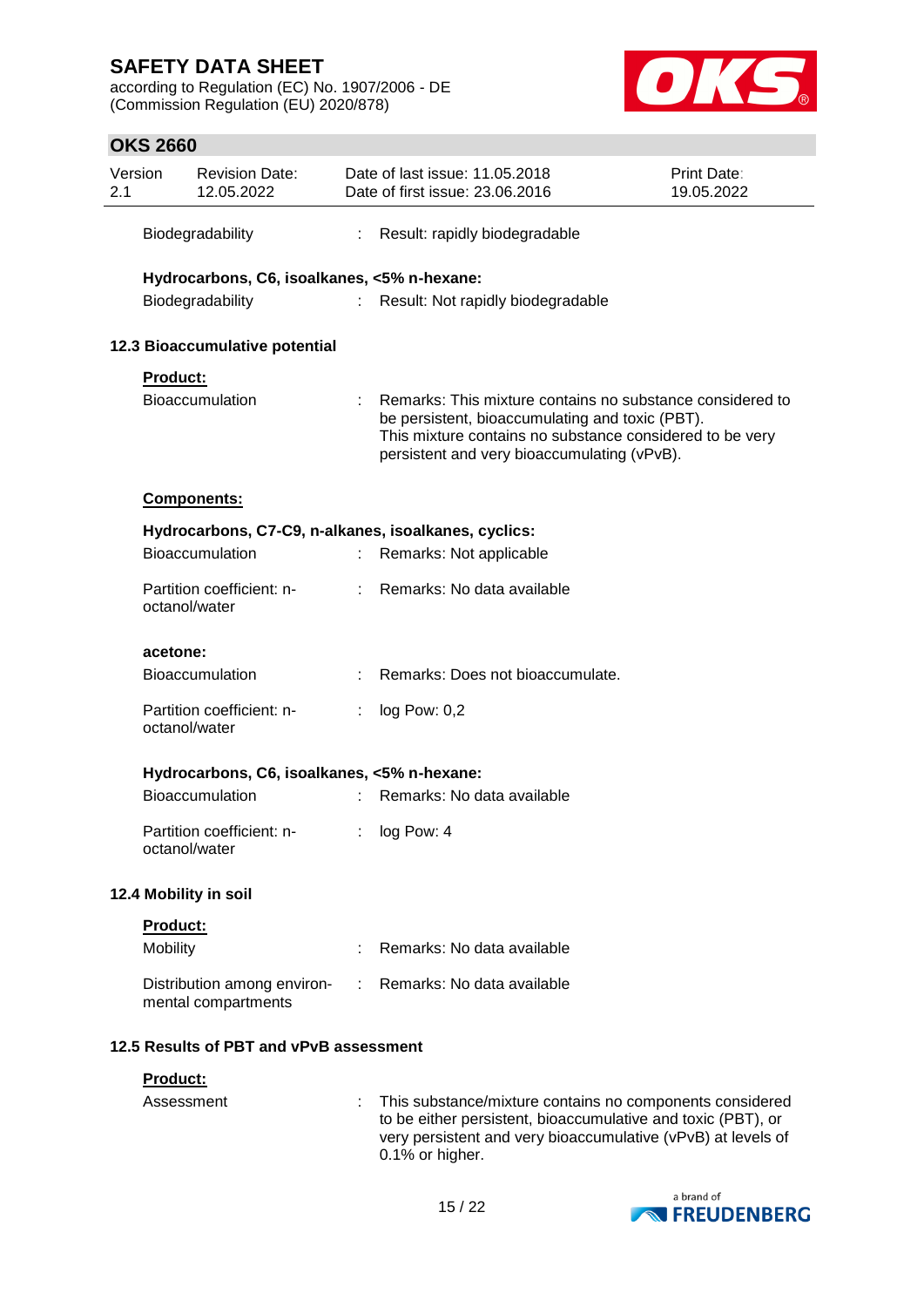according to Regulation (EC) No. 1907/2006 - DE (Commission Regulation (EU) 2020/878)



## **OKS 2660**

| Version | <b>Revision Date:</b> | Date of last issue: 11.05.2018  | <b>Print Date:</b> |
|---------|-----------------------|---------------------------------|--------------------|
| -2.1    | 12.05.2022            | Date of first issue: 23,06,2016 | 19.05.2022         |

#### **12.6 Endocrine disrupting properties**

| Assessment | : The substance/mixture does not contain components consid-<br>ered to have endocrine disrupting properties according to<br>REACH Article 57(f) or Commission Delegated regulation<br>(EU) 2017/2100 or Commission Regulation (EU) 2018/605 at<br>levels of 0.1% or higher. |
|------------|-----------------------------------------------------------------------------------------------------------------------------------------------------------------------------------------------------------------------------------------------------------------------------|
|            |                                                                                                                                                                                                                                                                             |

#### **12.7 Other adverse effects**

### **Product:**

| Additional ecological infor- | Toxic to aquatic life with long lasting effects. |
|------------------------------|--------------------------------------------------|
| mation                       |                                                  |

### **SECTION 13: Disposal considerations**

#### **13.1 Waste treatment methods**

| Product                | The product should not be allowed to enter drains, water<br>courses or the soil.<br>Do not dispose of with domestic refuse.<br>Dispose of as hazardous waste in compliance with local and<br>national regulations. |
|------------------------|--------------------------------------------------------------------------------------------------------------------------------------------------------------------------------------------------------------------|
|                        | Waste codes should be assigned by the user based on the<br>application for which the product was used.                                                                                                             |
| Contaminated packaging | : Packaging that is not properly emptied must be disposed of as<br>the unused product.<br>Dispose of waste product or used containers according to<br>local regulations.                                           |
|                        | The following Waste Codes are only suggestions:                                                                                                                                                                    |
| Waste Code             | : used product, unused product<br>14 06 03*, other solvents and solvent mixtures                                                                                                                                   |
|                        | uncleaned packagings<br>15 01 10, packaging containing residues of or contaminated<br>by hazardous substances                                                                                                      |

### **SECTION 14: Transport information**

### **14.1 UN number or ID number**

**ADN** : UN 1993

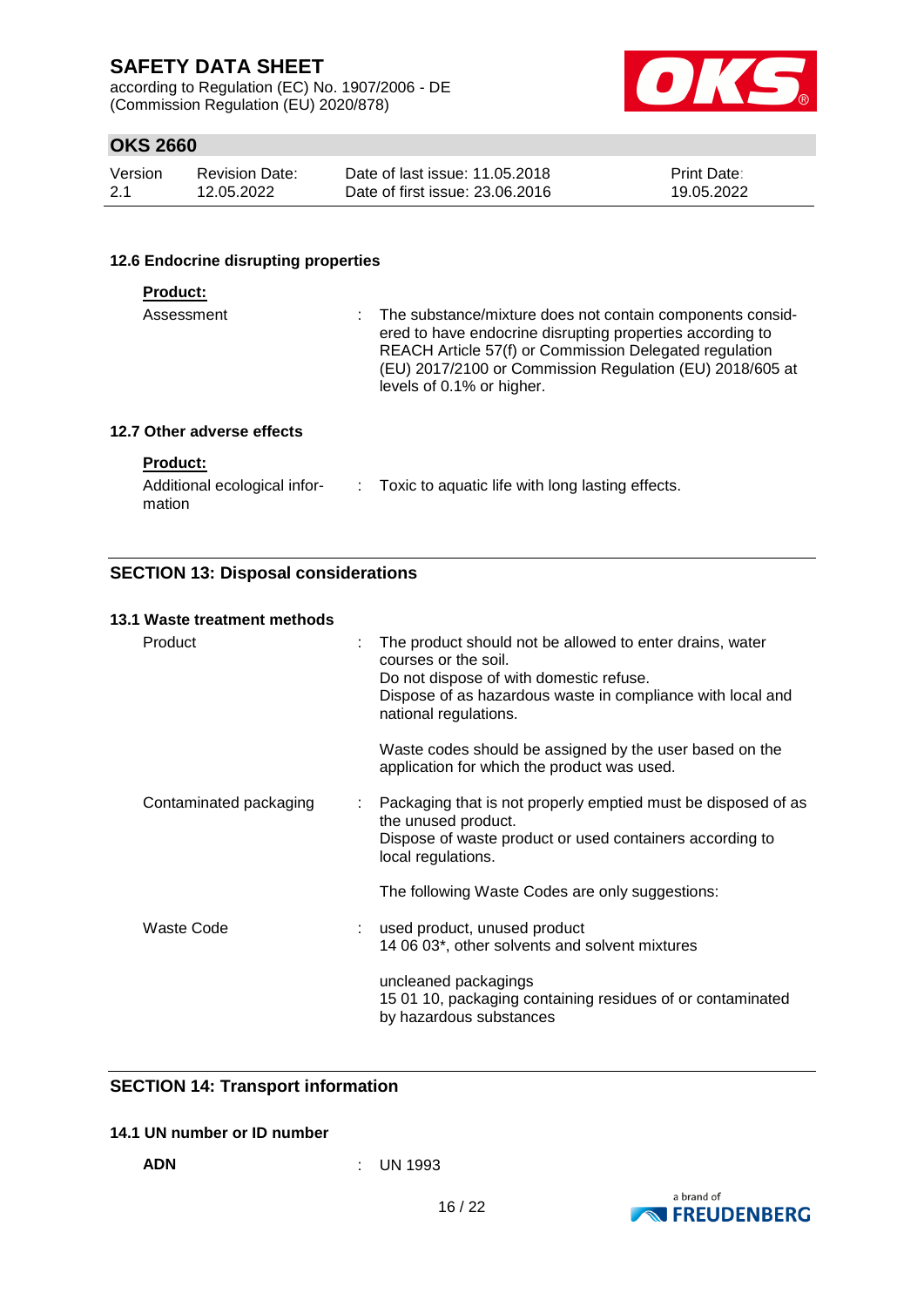according to Regulation (EC) No. 1907/2006 - DE (Commission Regulation (EU) 2020/878)



## **OKS 2660**

| <b>ADR</b><br><b>UN 1993</b><br>÷.<br><b>RID</b><br><b>UN 1993</b><br>÷.<br><b>IMDG</b><br><b>UN 1993</b><br>t.                                                                                                                                                                                                                             |  |
|---------------------------------------------------------------------------------------------------------------------------------------------------------------------------------------------------------------------------------------------------------------------------------------------------------------------------------------------|--|
|                                                                                                                                                                                                                                                                                                                                             |  |
|                                                                                                                                                                                                                                                                                                                                             |  |
|                                                                                                                                                                                                                                                                                                                                             |  |
| <b>IATA</b><br><b>UN 1993</b>                                                                                                                                                                                                                                                                                                               |  |
| 14.2 UN proper shipping name                                                                                                                                                                                                                                                                                                                |  |
| <b>ADN</b><br>FLAMMABLE LIQUID, N.O.S.<br>÷                                                                                                                                                                                                                                                                                                 |  |
| <b>ADR</b><br>FLAMMABLE LIQUID, N.O.S.<br>(Hydrocarbons, C7-C9, n-alkanes, isoalkanes, cyclics, Hydro-<br>carbons, C6-C7, n-alkanes, isoalkanes, cyclics, <5% n-<br>hexane)                                                                                                                                                                 |  |
| <b>RID</b><br>: FLAMMABLE LIQUID, N.O.S.                                                                                                                                                                                                                                                                                                    |  |
| <b>IMDG</b><br>FLAMMABLE LIQUID, N.O.S.<br>t.<br>(Hydrocarbons, C7-C9, n-alkanes, isoalkanes, cyclics, Hydro-<br>carbons, C6-C7, n-alkanes, isoalkanes, cyclics, <5% n-<br>hexane)                                                                                                                                                          |  |
| <b>IATA</b><br>Flammable liquid, n.o.s.<br>(Hydrocarbons, C7-C9, n-alkanes, isoalkanes, cyclics, Hydro-<br>carbons, C6-C7, n-alkanes, isoalkanes, cyclics, <5% n-<br>hexane)                                                                                                                                                                |  |
| 14.3 Transport hazard class(es)                                                                                                                                                                                                                                                                                                             |  |
| <b>ADN</b><br>3                                                                                                                                                                                                                                                                                                                             |  |
| <b>ADR</b><br>3                                                                                                                                                                                                                                                                                                                             |  |
| <b>RID</b><br>3                                                                                                                                                                                                                                                                                                                             |  |
| <b>IMDG</b><br>3                                                                                                                                                                                                                                                                                                                            |  |
| <b>IATA</b><br>3                                                                                                                                                                                                                                                                                                                            |  |
| 14.4 Packing group                                                                                                                                                                                                                                                                                                                          |  |
| <b>ADN</b><br>Packing group<br>Ш<br><b>Classification Code</b><br>F <sub>1</sub><br><b>Hazard Identification Number</b><br>33<br>3<br>Labels                                                                                                                                                                                                |  |
| <b>ADR</b><br>Packing group<br>$\mathbf{I}$<br><b>Classification Code</b><br>F <sub>1</sub><br><b>Hazard Identification Number</b><br>33<br>3<br>Labels<br>Tunnel restriction code<br>(D/E)<br><b>RID</b><br>Packing group<br>Ш<br><b>Classification Code</b><br>F <sub>1</sub><br><b>Hazard Identification Number</b><br>33<br>3<br>Labels |  |

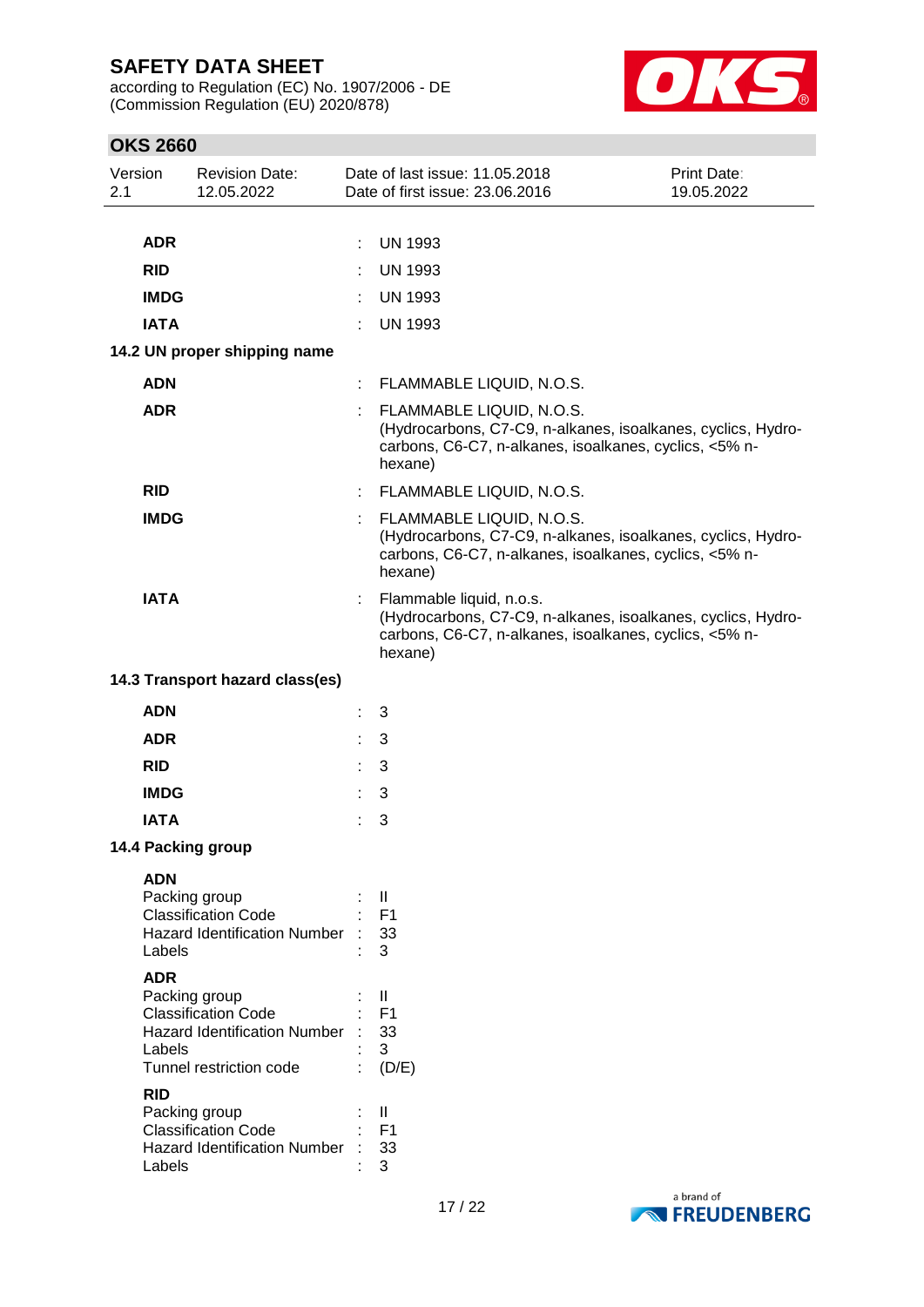according to Regulation (EC) No. 1907/2006 - DE (Commission Regulation (EU) 2020/878)



## **OKS 2660**

| Version<br>2.1           | <b>Revision Date:</b><br>12.05.2022                                                                                   | Date of last issue: 11.05.2018<br>Date of first issue: 23.06.2016 | Print Date:<br>19.05.2022 |
|--------------------------|-----------------------------------------------------------------------------------------------------------------------|-------------------------------------------------------------------|---------------------------|
| <b>IMDG</b><br>Labels    | Packing group<br>EmS Code                                                                                             | Ш<br>3<br>F-E, S-E                                                |                           |
| aircraft)<br>Labels      | <b>IATA (Cargo)</b><br>Packing instruction (cargo<br>Packing instruction (LQ)<br>Packing group                        | 364<br>t.<br>Y341<br>$\mathbf{H}$<br>Flammable Liquids            |                           |
| Labels                   | <b>IATA (Passenger)</b><br>Packing instruction (passen-<br>ger aircraft)<br>Packing instruction (LQ)<br>Packing group | 353<br>Y341<br>$\mathbf{H}$<br>Flammable Liquids                  |                           |
|                          | <b>14.5 Environmental hazards</b>                                                                                     |                                                                   |                           |
| <b>ADN</b><br><b>ADR</b> | Environmentally hazardous                                                                                             | yes                                                               |                           |
|                          | Environmentally hazardous                                                                                             | yes                                                               |                           |
| <b>RID</b>               | Environmentally hazardous                                                                                             | yes                                                               |                           |
| <b>IMDG</b>              | Marine pollutant                                                                                                      | yes                                                               |                           |

#### **14.6 Special precautions for user**

The transport classification(s) provided herein are for informational purposes only, and solely based upon the properties of the unpackaged material as it is described within this Safety Data Sheet. Transportation classifications may vary by mode of transportation, package sizes, and variations in regional or country regulations.

#### **14.7 Maritime transport in bulk according to IMO instruments**

| Remarks | Not applicable for product as supplied. |
|---------|-----------------------------------------|
|         |                                         |

#### **SECTION 15: Regulatory information**

#### **15.1 Safety, health and environmental regulations/legislation specific for the substance or mixture**

| REACH - Restrictions on the manufacture, placing on                                                       | : Conditions of restriction for the fol-                                                                                         |
|-----------------------------------------------------------------------------------------------------------|----------------------------------------------------------------------------------------------------------------------------------|
| the market and use of certain dangerous substances,                                                       | lowing entries should be considered:                                                                                             |
| mixtures and articles (Annex XVII)                                                                        | Number on list 3                                                                                                                 |
| REACH - Candidate List of Substances of Very High<br>Concern for Authorisation (Article 59).<br>(EU SVHC) | : This product does not contain sub-<br>stances of very high concern (Regu-<br>lation (EC) No 1907/2006 (REACH),<br>Article 57). |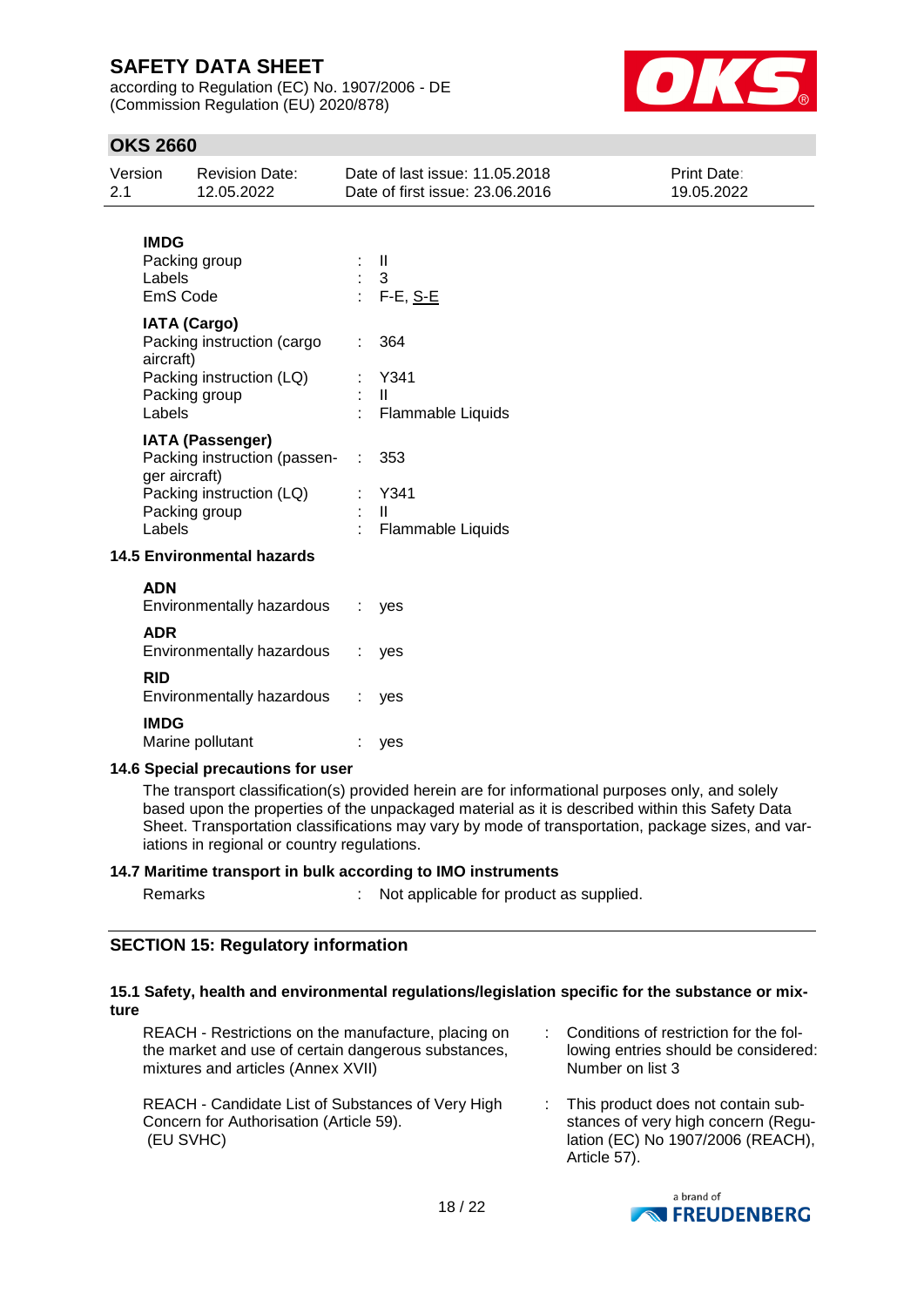according to Regulation (EC) No. 1907/2006 - DE (Commission Regulation (EU) 2020/878)



## **OKS 2660**

| Version<br>2.1 | <b>Revision Date:</b><br>12.05.2022                                                                                                                                                                                                                                                                                                                                                                                                                                         |   | Date of last issue: 11.05.2018<br>Date of first issue: 23,06,2016                                                                                    |                  | Print Date:<br>19.05.2022                       |  |
|----------------|-----------------------------------------------------------------------------------------------------------------------------------------------------------------------------------------------------------------------------------------------------------------------------------------------------------------------------------------------------------------------------------------------------------------------------------------------------------------------------|---|------------------------------------------------------------------------------------------------------------------------------------------------------|------------------|-------------------------------------------------|--|
|                | REACH - List of substances subject to authorisation<br>(Annex XIV)<br>(EU. REACH-Annex XIV)                                                                                                                                                                                                                                                                                                                                                                                 |   |                                                                                                                                                      | ÷.               | Not applicable                                  |  |
|                | Regulation (EC) No 1005/2009 on substances that de-<br>plete the ozone layer<br>(EC 1005/2009)                                                                                                                                                                                                                                                                                                                                                                              |   |                                                                                                                                                      | ÷                | Not applicable                                  |  |
|                | Regulation (EU) 2019/1021 on persistent organic pollu-<br>tants (recast)<br>(EU POP)                                                                                                                                                                                                                                                                                                                                                                                        |   |                                                                                                                                                      | $\sim 100$       | Not applicable                                  |  |
|                | Regulation (EC) No 649/2012 of the European Parlia-<br>ment and the Council concerning the export and import<br>of dangerous chemicals<br>(EU PIC)                                                                                                                                                                                                                                                                                                                          |   |                                                                                                                                                      | ÷.               | Not applicable                                  |  |
|                | Regulation (EU) 2019/1148 on the marketing and use of :<br>explosives precursors                                                                                                                                                                                                                                                                                                                                                                                            |   |                                                                                                                                                      |                  | Listed                                          |  |
|                | This product is regulated by Regulation (EU) 2019/1148:<br>acetone (ANNEX II)<br>all suspicious transactions, and significant disappear-<br>ances and thefts should be reported to the relevant na-<br>tional contact point. Please see<br>https://ec.europa.eu/home-affairs/sites/ homeaf-<br>fairs/files/what-we-do/policies/crisis-and-<br>terrorism/explosives/explosives-<br>precur-<br>sors/docs/list_of_competent_authorities_and_national_c<br>ontact_points_en.pdf |   |                                                                                                                                                      |                  |                                                 |  |
|                |                                                                                                                                                                                                                                                                                                                                                                                                                                                                             |   | $:$ P5c                                                                                                                                              |                  |                                                 |  |
| stances.       | Seveso III: Directive 2012/18/EU of the European<br>Parliament and of the Council on the control of<br>major-accident hazards involving dangerous sub-                                                                                                                                                                                                                                                                                                                      |   | E <sub>2</sub>                                                                                                                                       |                  | <b>ENVIRONMENTAL HAZARDS</b>                    |  |
|                |                                                                                                                                                                                                                                                                                                                                                                                                                                                                             |   |                                                                                                                                                      | P <sub>5</sub> c | <b>FLAMMABLE LIQUIDS</b>                        |  |
| ny)            | Water hazard class (Germa-                                                                                                                                                                                                                                                                                                                                                                                                                                                  | ÷ | WGK 2 obviously hazardous to water<br>Classification according to AwSV, Annex 1 (5.2)                                                                |                  |                                                 |  |
|                | TA Luft List (Germany)                                                                                                                                                                                                                                                                                                                                                                                                                                                      | ÷ | Total dust:<br>Not applicable<br>Inorganic substances in powdered form:<br>Not applicable<br>Not applicable<br>Organic Substances:<br>Not applicable |                  | Inorganic substances in vapour or gaseous form: |  |

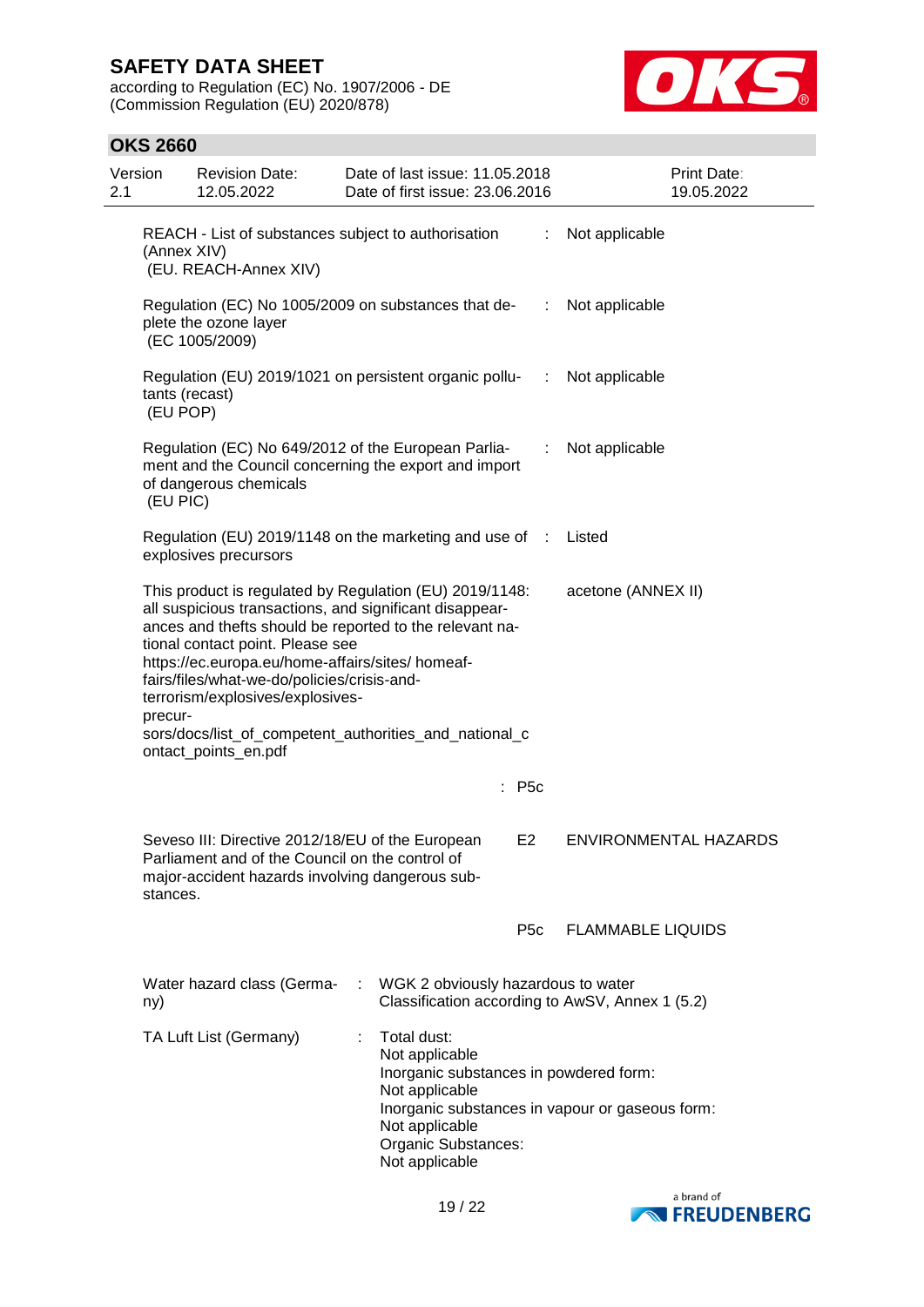according to Regulation (EC) No. 1907/2006 - DE (Commission Regulation (EU) 2020/878)



### **OKS 2660**

| Version<br>2.1 | <b>Revision Date:</b><br>12.05.2022 | Date of last issue: 11.05.2018<br>Date of first issue: 23,06,2016                                                                                                    | Print Date:<br>19.05.2022 |
|----------------|-------------------------------------|----------------------------------------------------------------------------------------------------------------------------------------------------------------------|---------------------------|
|                |                                     | Carcinogenic substances:<br>Not applicable<br>Mutagenic:<br>Not applicable<br>Toxic to reproduction:<br>Not applicable                                               |                           |
|                | Volatile organic compounds          | Directive 2010/75/EU of 24 November 2010 on industrial<br>emissions (integrated pollution prevention and control)<br>Volatile organic compounds (VOC) content: 100 % |                           |

#### **Other regulations:**

Take note of Directive 94/33/EC on the protection of young people at work or stricter national regulations, where applicable.

#### **15.2 Chemical safety assessment**

This information is not available.

### **SECTION 16: Other information**

#### **Full text of H-Statements**

| EUH066<br>H <sub>225</sub> | Repeated exposure may cause skin dryness or cracking.<br>: Highly flammable liquid and vapour. |
|----------------------------|------------------------------------------------------------------------------------------------|
| H <sub>304</sub>           | : May be fatal if swallowed and enters airways.                                                |
| H315                       | : Causes skin irritation.                                                                      |
| H319                       | : Causes serious eye irritation.                                                               |
| H336                       | : May cause drowsiness or dizziness.                                                           |
| H411                       | : Toxic to aquatic life with long lasting effects.                                             |
| EUH066                     | Repeated exposure may cause skin dryness or cracking.                                          |

#### **Full text of other abbreviations**

| 2000/39/EC                                                              | Europe. Commission Directive 2000/39/EC establishing a first<br>list of indicative occupational exposure limit values                                       |
|-------------------------------------------------------------------------|-------------------------------------------------------------------------------------------------------------------------------------------------------------|
| DE TRGS 900<br><b>TRGS 903</b><br>2000/39/EC / TWA<br>DE TRGS 900 / AGW | : Germany. TRGS 900 - Occupational exposure limit values.<br>: TRGS 903 - Biological limit values<br>: Limit Value - eight hours<br>: Time Weighted Average |

ADN - European Agreement concerning the International Carriage of Dangerous Goods by Inland Waterways; ADR - Agreement concerning the International Carriage of Dangerous Goods by Road; AIIC - Australian Inventory of Industrial Chemicals; ASTM - American Society for the Testing of Materials; bw - Body weight; CLP - Classification Labelling Packaging Regulation; Regulation (EC) No 1272/2008; CMR - Carcinogen, Mutagen or Reproductive Toxicant; DIN - Standard of the German Institute for Standardisation; DSL - Domestic Substances List (Canada); ECHA -

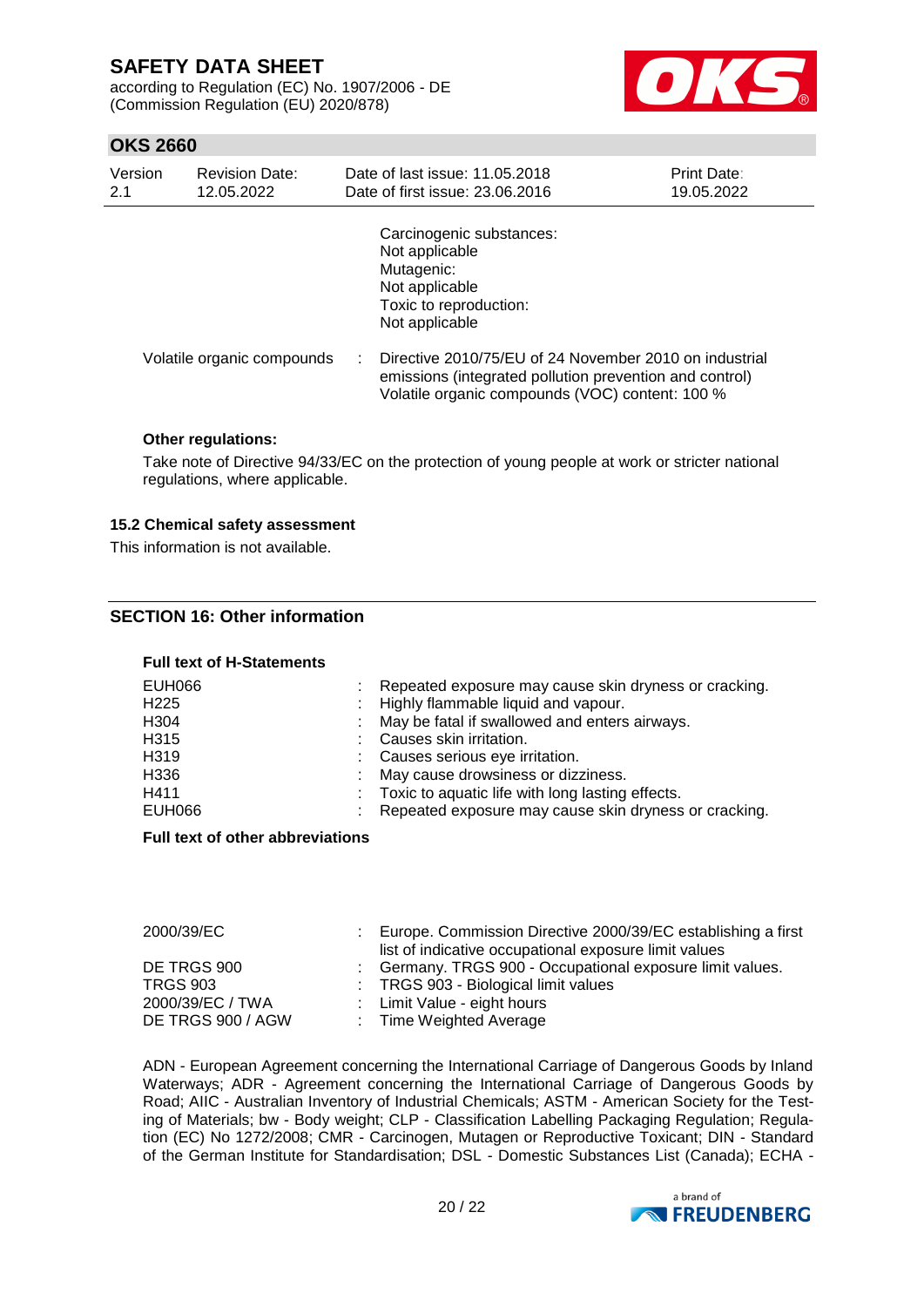according to Regulation (EC) No. 1907/2006 - DE (Commission Regulation (EU) 2020/878)



## **OKS 2660**

| Version | Revision Date: | Date of last issue: 11.05.2018  | <b>Print Date:</b> |
|---------|----------------|---------------------------------|--------------------|
| 2.1     | 12.05.2022     | Date of first issue: 23,06,2016 | 19.05.2022         |

European Chemicals Agency; EC-Number - European Community number; ECx - Concentration associated with x% response; ELx - Loading rate associated with x% response; EmS - Emergency Schedule; ENCS - Existing and New Chemical Substances (Japan); ErCx - Concentration associated with x% growth rate response; GHS - Globally Harmonized System; GLP - Good Laboratory Practice; IARC - International Agency for Research on Cancer; IATA - International Air Transport Association; IBC - International Code for the Construction and Equipment of Ships carrying Dangerous Chemicals in Bulk; IC50 - Half maximal inhibitory concentration; ICAO - International Civil Aviation Organization; IECSC - Inventory of Existing Chemical Substances in China; IMDG - International Maritime Dangerous Goods; IMO - International Maritime Organization; ISHL - Industrial Safety and Health Law (Japan); ISO - International Organisation for Standardization; KECI - Korea Existing Chemicals Inventory; LC50 - Lethal Concentration to 50 % of a test population; LD50 - Lethal Dose to 50% of a test population (Median Lethal Dose); MARPOL - International Convention for the Prevention of Pollution from Ships; n.o.s. - Not Otherwise Specified; NO(A)EC - No Observed (Adverse) Effect Concentration; NO(A)EL - No Observed (Adverse) Effect Level; NOELR - No Observable Effect Loading Rate; NZIoC - New Zealand Inventory of Chemicals; OECD - Organization for Economic Co-operation and Development; OPPTS - Office of Chemical Safety and Pollution Prevention; PBT - Persistent, Bioaccumulative and Toxic substance; PICCS - Philippines Inventory of Chemicals and Chemical Substances; (Q)SAR - (Quantitative) Structure Activity Relationship; REACH - Regulation (EC) No 1907/2006 of the European Parliament and of the Council concerning the Registration, Evaluation, Authorisation and Restriction of Chemicals; RID - Regulations concerning the International Carriage of Dangerous Goods by Rail; SADT - Self-Accelerating Decomposition Temperature; SDS - Safety Data Sheet; SVHC - Substance of Very High Concern; TCSI - Taiwan Chemical Substance Inventory; TECI - Thailand Existing Chemicals Inventory; TRGS - Technical Rule for Hazardous Substances; TSCA - Toxic Substances Control Act (United States); UN - United Nations; vPvB - Very Persistent and Very Bioaccumulative

## **Further information**

**Classification of the mixture: Classification procedure:**

| <u>UNUSHIVANUH UL MIV IIIIANI V.</u> |                  | <u>URUSUNUGHUN PROGUATU.</u>        |  |
|--------------------------------------|------------------|-------------------------------------|--|
| Flam. Liq. 2                         | H <sub>225</sub> | Based on product data or assessment |  |
| Skin Irrit. 2                        | H315             | Calculation method                  |  |
| Eye Irrit. 2                         | H319             | Calculation method                  |  |
| STOT SE 3                            | H336             | Calculation method                  |  |
| Asp. Tox. 1                          | H304             | Based on product data or assessment |  |
| <b>Aquatic Chronic 2</b>             | H411             | Calculation method                  |  |
|                                      |                  |                                     |  |

This safety data sheet applies only to products as originally packed and labelled. The information contained therein may not be reproduced or modified without our express written permission. Any forwarding of this document is only permitted to the extent required by law. Any further, in particular public, dissemination of the safety data sheet (e.g. as a document for download from the Internet) is not permitted without our express written consent. We provide our customers with amended safety data sheets as prescribed by law. The customer is responsible for passing on safety data sheets and any amendments contained therein to its own customers, employees and other users of the product. We provide no guarantee that safety data sheets received by users from third parties are up-to-date. All information and instructions in this safety data sheet have been compiled to the best of our knowledge and are based on the information available to us on the day of publication. The information provided is intended to describe the product in relation to the required safety measures; it is neither an assurance of characteristics nor a guarantee of the product's suitability for particular applications and does not justify any contractual legal relationship. The existence of a safety data sheet for a particular jurisdiction does not necessarily mean